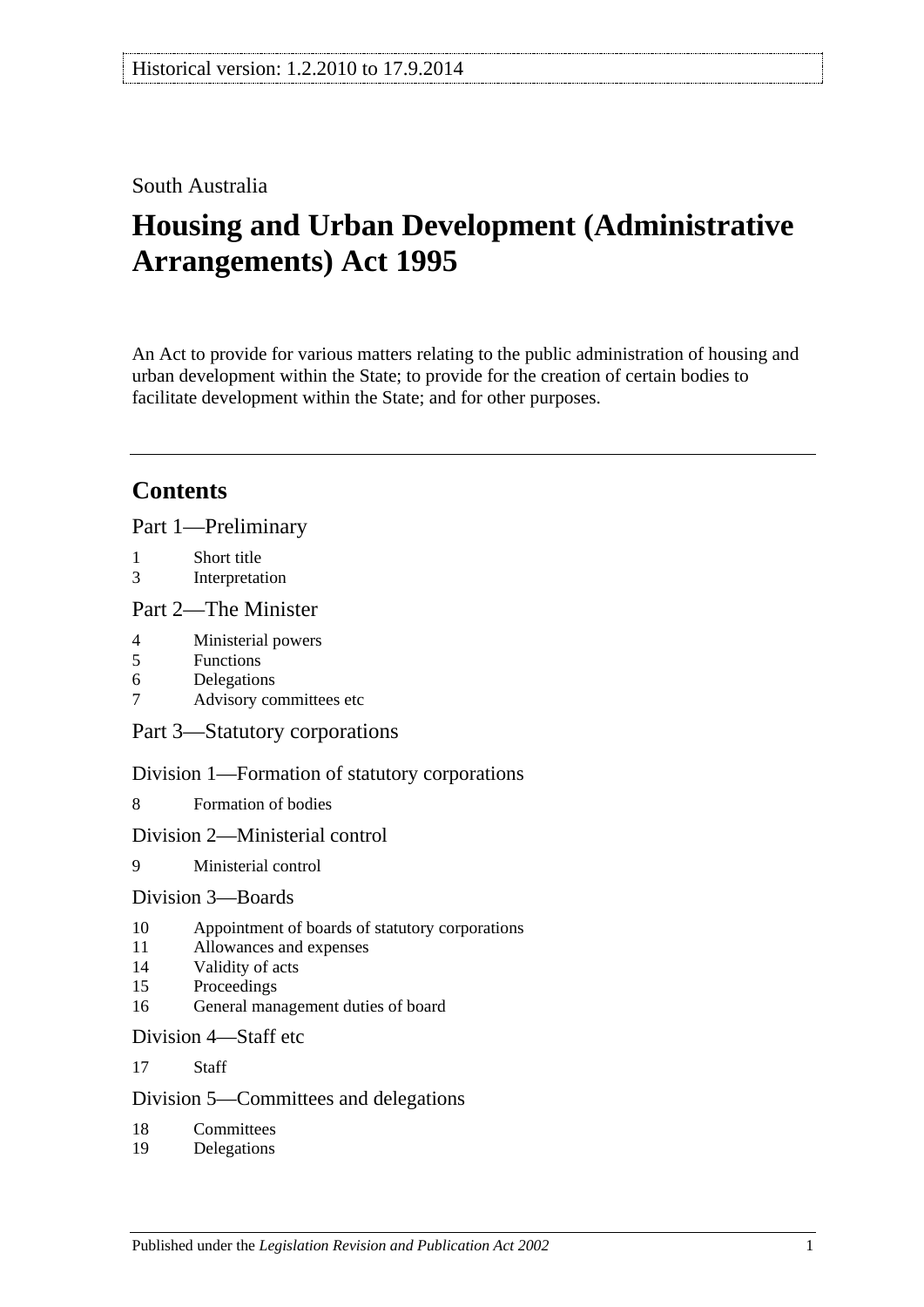#### [Division 6—Operational, property and financial matters](#page-10-0)

- [Common seal](#page-10-1)
- [Specific powers](#page-10-2)
- [Property to be held on behalf of Crown](#page-11-0)
- [Transfer of property etc](#page-11-1)
- [Securities](#page-11-2)
- [Tax and other liabilities](#page-11-3)
- [Dividends](#page-12-0)
- [Audit and accounts](#page-13-0)

#### [Division 7—Performance and reporting obligations](#page-13-1)

- [Objectives](#page-13-2)
- [Provision of information and reports to the Minister](#page-13-3)
- [Annual report](#page-14-0)

#### [Part 4—Miscellaneous](#page-14-1)

- [Acquisition of land](#page-14-2)
- [Power to enter land](#page-14-3)
- [Satisfaction of Treasurer's guarantee](#page-14-4)
- [Effect of transfers](#page-15-0)
- [Registering authorities to note transfer](#page-15-1)
- [Offences](#page-15-2)
- 36A Approvals by [Minister or Treasurer](#page-15-3)
- [Regulations](#page-15-4)

## [Schedule 2—Transitional provisions](#page-16-0)

- [Interpretation](#page-16-1)
- [Dissolution of Homestart](#page-16-2)
- [Staff](#page-16-3)<br>5 Vesti
- [Vesting of property etc in the Minister](#page-17-0)
- [Statutory fund](#page-17-1)
- [References](#page-17-2)
- [Regulations](#page-17-3)

[Legislative history](#page-18-0)

[Appendix—Divisional penalties and expiation fees](#page-20-0)

## <span id="page-1-0"></span>**The Parliament of South Australia enacts as follows:**

## **Part 1—Preliminary**

#### <span id="page-1-1"></span>**1—Short title**

This Act may be cited as the *Housing and Urban Development (Administrative Arrangements) Act 1995*.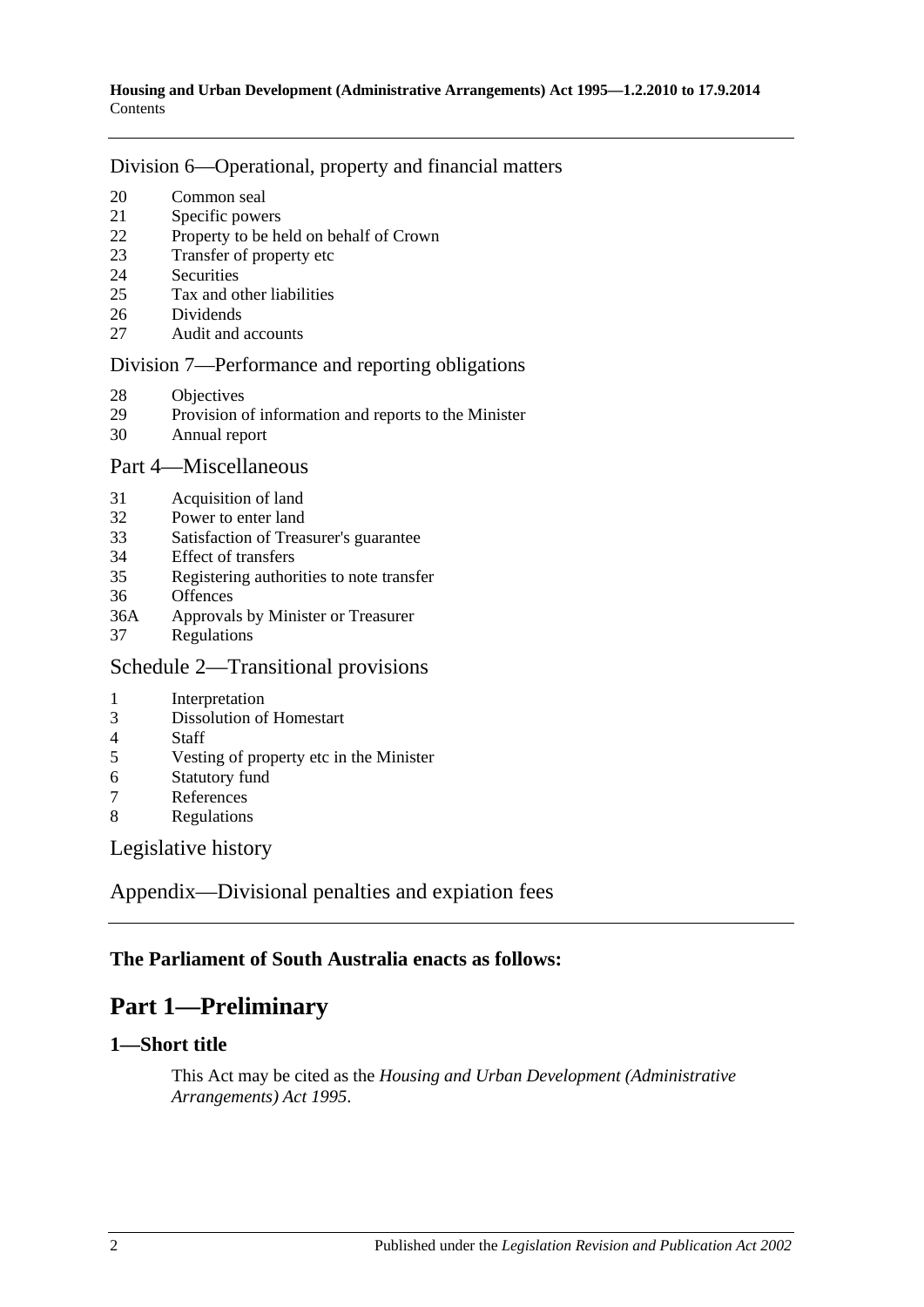### <span id="page-2-0"></span>**3—Interpretation**

(1) In this Act, unless the contrary intention appears—

*board* in relation to a statutory corporation, means the board of management of the statutory corporation;

*Department* means the administrative unit designated from time to time by the Minister by notice in the Gazette as being the Department primarily responsible for assisting the Minister in the administration of this Act;

*domestic partner* means a person who is a domestic partner within the meaning of the *[Family Relationships Act](http://www.legislation.sa.gov.au/index.aspx?action=legref&type=act&legtitle=Family%20Relationships%20Act%201975) 1975*, whether declared as such under that Act or not;

*liability* includes contingent liability;

*Minister* means the Minister to whom the administration of this Act is committed, as constituted as a body corporate under the *[Administrative Arrangements Act](http://www.legislation.sa.gov.au/index.aspx?action=legref&type=act&legtitle=Administrative%20Arrangements%20Act%201994) 1994*;

*relative*, in relation to a person, means the spouse, domestic partner, parent or remoter linear ancestor, son, daughter or remoter issue or brother or sister of the person;

*relevant interest* has the same meaning as in the *Corporations Law*;

*right* includes a right of action;

*SAHT* means the South Australian Housing Trust and includes a subsidiary of the South Australian Housing Trust;

*spouse*—a person is the spouse of another if they are legally married;

*statutory corporation* means a corporate body established under this Act.

- <span id="page-2-1"></span>(2) For the purposes of this Act, a person is an associate of another person if—
	- (a) the other person is a relative of the person or of the person's spouse or domestic partner; or
	- (b) the other person—
		- (i) is a body corporate; and
		- (ii) the person or a relative of the person or of the person's spouse or domestic partner has, or two or more such persons together have, a relevant interest or relevant interests in shares in the body corporate the nominal value of which is not less than 10 per cent of the nominal value of the issued share capital of the body corporate; or
	- (c) the other person is a trustee of a trust of which the person, a relative of the person or of the person's spouse or domestic partner or a body corporate referred to in [paragraph](#page-2-1) (b) is a beneficiary; or
	- (d) the person is an associate of the other person within the meaning of the regulations.

**Note—**

For definition of divisional penalties (and divisional expiation fees) see Appendix.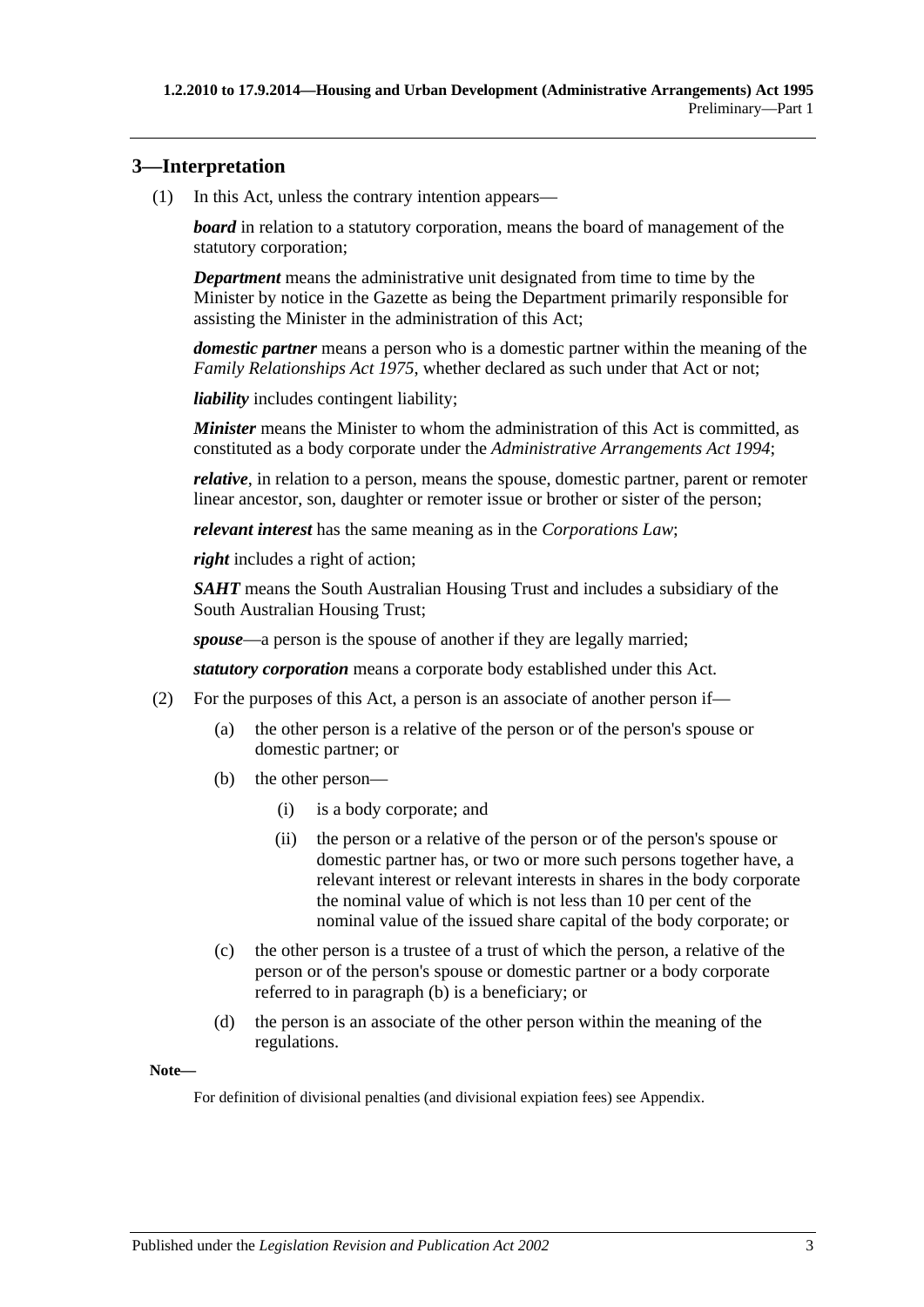## <span id="page-3-0"></span>**Part 2—The Minister**

#### <span id="page-3-1"></span>**4—Ministerial powers**

- (1) The Minister may—
	- (a) sue and be sued;
	- (b) acquire, hold, deal with and dispose of real and personal property (or an interest in real or personal property), and grant or hold a lease or licence;
	- (c) acquire, hold, deal with and dispose of shares in, or securities issued by, another body corporate, or participate in the formation of another body;
	- (d) after consultation with the Treasurer, borrow money and obtain other forms of financial accommodation;
	- (e) establish and operate ADI accounts and invest money;
	- (f) enter into any kind of contract or arrangement;
	- (g) undertake projects and enter into joint ventures;
	- (h) after consultation with the Treasurer—
		- (i) grant a mortgage or charge over an asset of the Minister;
		- (ii) enter into a contract of guarantee or indemnity;
		- (iii) issue debentures or promissory notes that are charged over specified assets of the Minister;
		- (iv) issue inscribed debenture stock in accordance with a scheme prescribed by the regulations;
	- (i) exercise other powers that are necessary, expedient or incidental to the functions of the Minister or the Department.
- (2) The liabilities of the Minister are guaranteed by the Treasurer.
- <span id="page-3-3"></span>(3) The Governor may, by proclamation—
	- (a) transfer an asset, right or liability to the Minister;
	- (b) transfer an asset, right or liability of the Minister—
		- (i) to the Crown; or
		- (ii) to an agent or instrumentality of the Crown.
- (4) A proclamation under [subsection](#page-3-3) (3) providing for the transfer of an asset, right or liability of the Minister may make other provisions that in the opinion of the Governor are necessary or expedient in connection with the transfer.

#### <span id="page-3-2"></span>**5—Functions**

The functions of the Minister include—

(a) to promote a strong housing sector within the community and to facilitate the provision of public housing, and housing finance or assistance;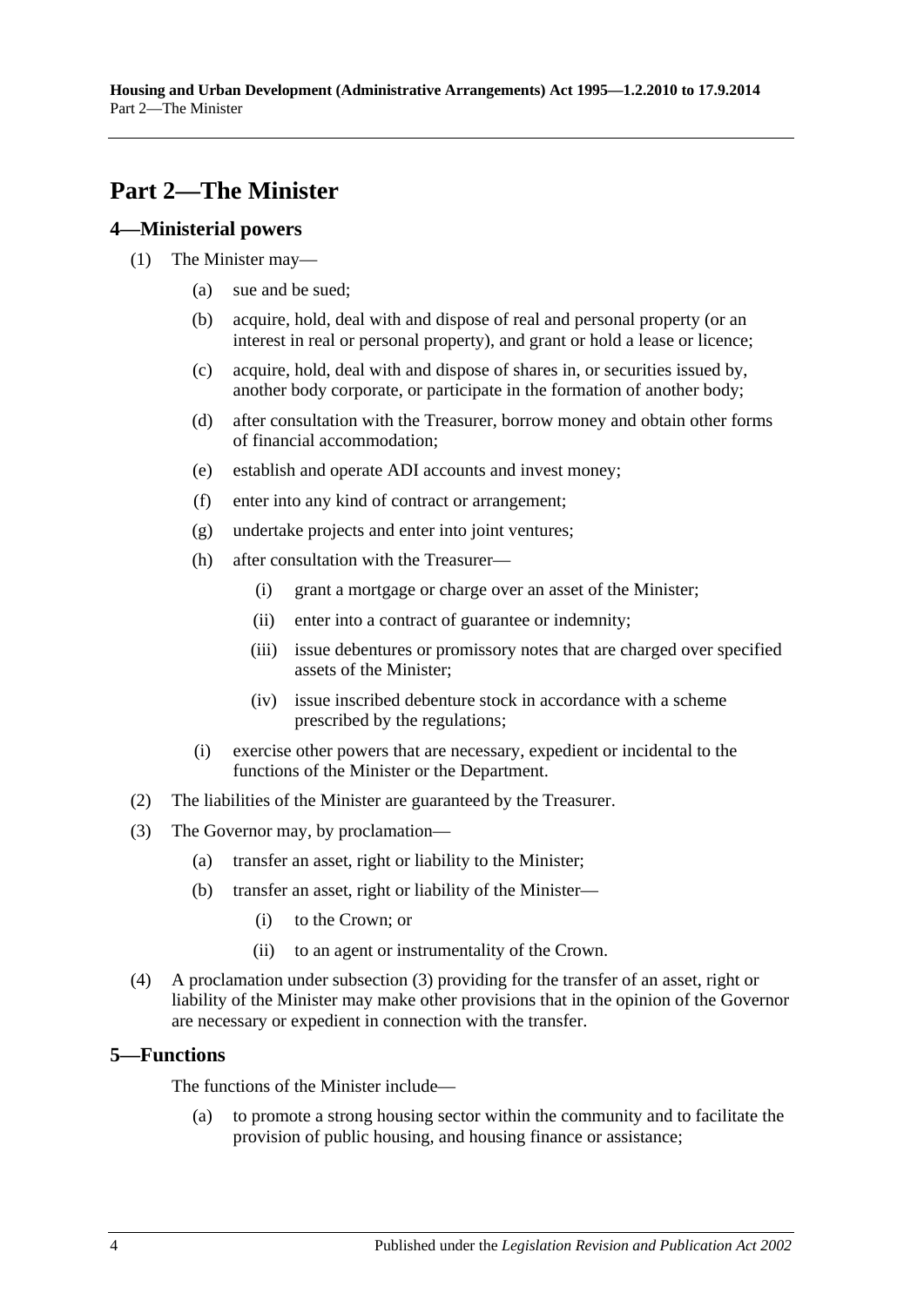- (b) to initiate, undertake, support and promote the development of land and housing in the public interest and to encourage and facilitate public and private sector investment and participation in the development of the State;
- <span id="page-4-1"></span>(c) to promote planning and development systems that support sustainable and affordable housing outcomes within the community;
- (d) to support the undertaking of development that is consistent with achieving the housing outcomes that apply under [paragraph](#page-4-1) (c), including by participating in the scheme established by section 37 of the *[Development](http://www.legislation.sa.gov.au/index.aspx?action=legref&type=act&legtitle=Development%20Act%201993)  Act [1993](http://www.legislation.sa.gov.au/index.aspx?action=legref&type=act&legtitle=Development%20Act%201993)* (to the extent prescribed by regulations under that section);
- (e) to work to ensure that new developments that affect housing outcomes are well-planned and appropriately serviced, and to improve the amenity of existing communities;
- (f) to develop and implement policies and strategies to promote and improve housing and urban development within the State (and to keep those policies and strategies under review);
- (g) to respond to community interest in housing and urban development, to consult with community groups on issues associated with housing and urban development, and to contribute to informed debate on development within the State;
- (h) to ensure that property or other resources within the Minister's portfolio are managed responsibly and in accordance with the policies of the Government;
- (i) to promote the effective, fair and efficient allocation of public resources to benefit housing and urban development within the State;
- (j) to promote a high level of co-operation between the public and private sectors in respect of housing and urban development within the State, and to encourage initiative and achievement within the Department;
- (k) to carry out other functions that are necessary, expedient or incidental to the promotion of housing and urban development, that are assigned to the Minister under this Act or other Acts, or that are determined by the Minister.

#### <span id="page-4-0"></span>**6—Delegations**

- (1) The Minister may delegate powers or functions conferred on or vested in the Minister—
	- (a) to a specified person or body; or
	- (b) to a person occupying a specified office or position.
- (2) A delegation—
	- (a) may be made subject to conditions and limitations specified in the instrument of delegation; and
	- (b) if the instrument of delegation so provides, may be further delegated by the delegate; and
	- (c) is revocable at will and does not prevent the Minister from acting personally in a matter.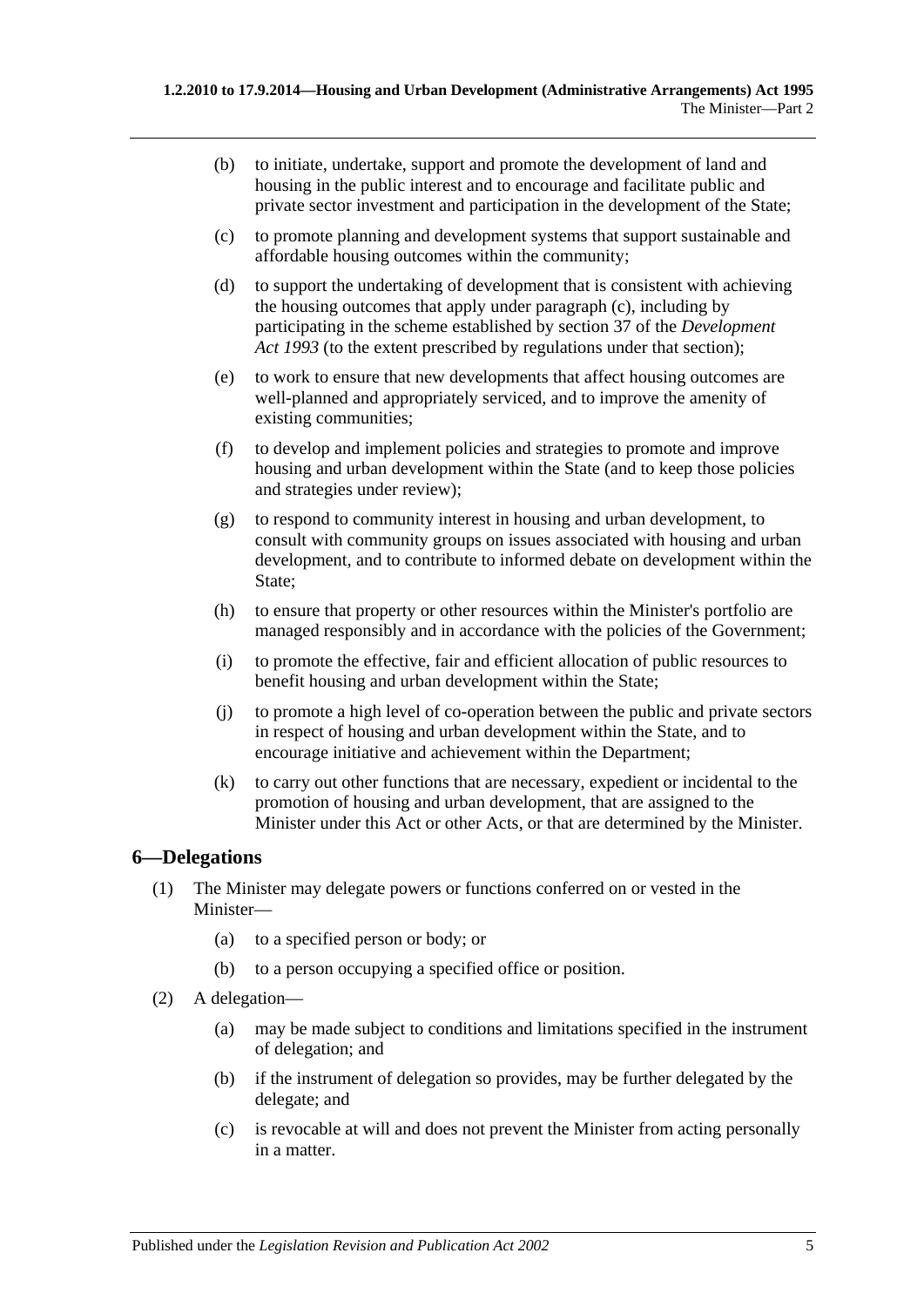**Housing and Urban Development (Administrative Arrangements) Act 1995—1.2.2010 to 17.9.2014** Part 2—The Minister

#### <span id="page-5-0"></span>**7—Advisory committees etc**

- (1) The Minister must establish—
	- (a) a housing and urban development industry advisory committee; and
	- (b) a residents and consumers advisory committee,

to provide advice on matters relevant to this Act, the Minister, the Department, a statutory corporation or SAHT.

- (2) The Minister may establish other committees and subcommittees.
- <span id="page-5-4"></span>(3) The procedures to be observed in relation to the conduct of the business of a committee will be—
	- (a) as determined by the Minister;
	- (b) insofar as the procedure is not determined under [paragraph](#page-5-4) (a)—as determined by the relevant committee.

## <span id="page-5-2"></span><span id="page-5-1"></span>**Part 3—Statutory corporations**

#### **Division 1—Formation of statutory corporations**

#### <span id="page-5-3"></span>**8—Formation of bodies**

- (1) The Governor may, by regulation, establish—
	- (a) a statutory corporation under this Act;
	- (b) a subsidiary of a statutory corporation under this  $Act.$ <sup>1</sup>
- <span id="page-5-6"></span>(2) Regulations establishing a statutory corporation—
	- (a) must name the body; and
	- (b) must provide for the constitution of a board of management as the body's governing body; and
	- (c) must specify the functions of the body; and
	- (d) may limit the powers of the body; and
	- (e) may specify procedures that will be followed in the event of a proposal to dissolve the body; and
	- (f) may make other provisions (not inconsistent with this Act) that in the opinion of the Governor are necessary or expedient for the purposes of the body.
- <span id="page-5-5"></span>(3) A statutory corporation—
	- (a) is a body corporate; and
	- (b) subject to a limitation imposed by or under an Act, has all the powers of a natural person together with the powers specifically conferred on it by or under this Act or other Acts.
- (4) The Governor may, by regulation—
	- (a) alter the name of a statutory corporation; or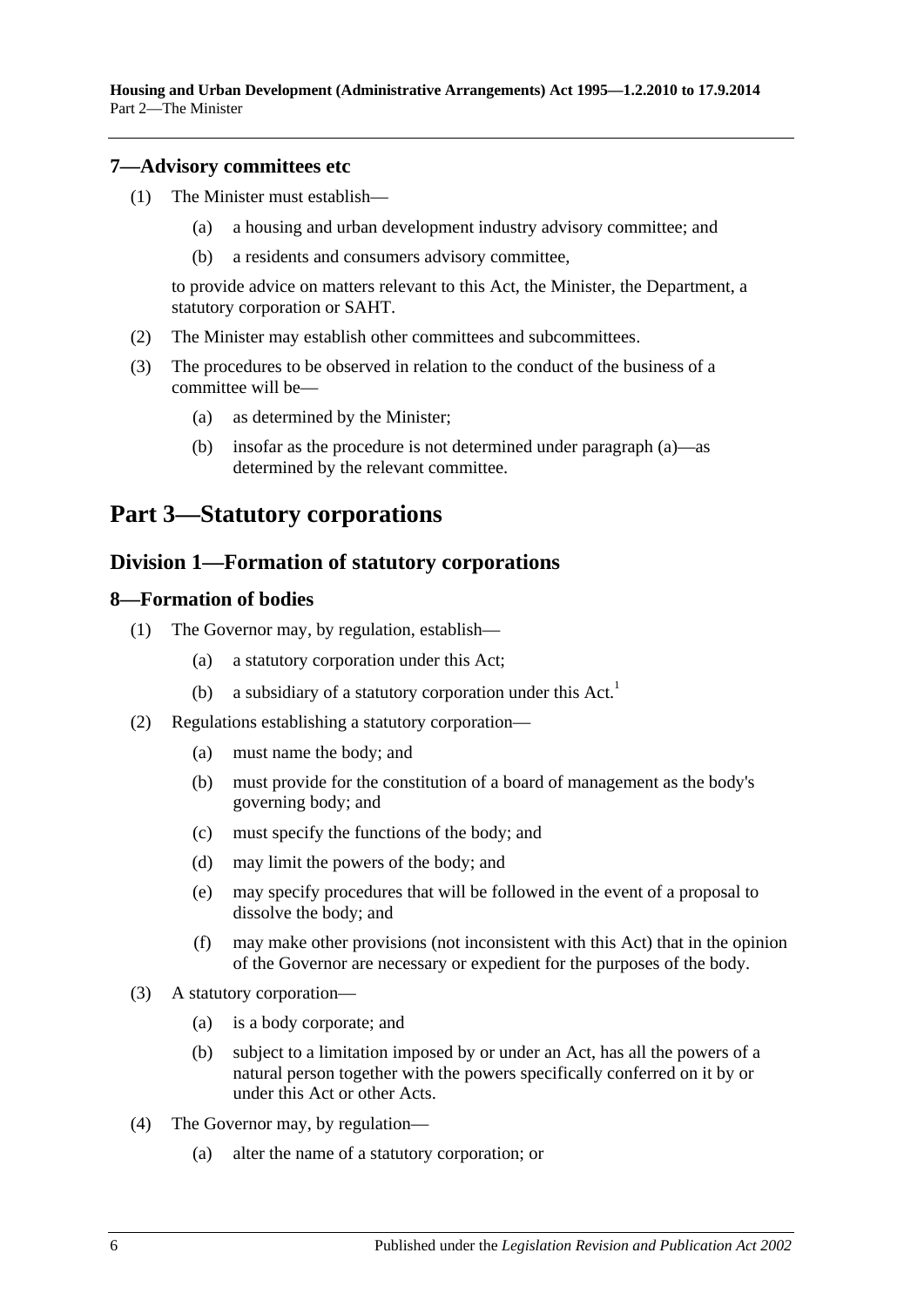- (b) vary the constitution of the board of management of a statutory corporation; or
- (c) alter the functions of a statutory corporation; or
- (d) alter or limit the powers of a statutory corporation; or
- (e) make other provisions (not inconsistent with this Act) that in the opinion of the Governor are necessary or expedient for the purposes of the statutory corporation.
- (5) The Governor may, by regulation—
	- (a) dissolve a body established under this section; and
	- (b) transfer the assets, rights and liabilities of a body dissolved under this provision (either as a whole or in separate parcels specified by regulation)—
		- (i) to the Minister; or
		- (ii) to another statutory corporation; or
		- (iii) to SAHT; or
		- (iv) to the Crown, or to another agent or instrumentality of the Crown (not established under this Act); or
		- (v) with the agreement with the person or body—to a person or body that is not an agent or instrumentality of the Crown; and
	- (c) make other provisions that in the opinion of the Governor are necessary or expedient in connection with the dissolution of the body.
- (6) However, if a regulation is in force under [paragraph](#page-5-5) (e) of [subsection](#page-5-6) (2) in respect of the statutory corporation, a statutory corporation must not be dissolved unless the Governor is satisfied that any relevant procedure prescribed under that paragraph has been followed.
- (7) If a regulation establishing a statutory corporation under this section is disallowed by either House of Parliament, the assets, rights and liabilities of the statutory corporation become assets, rights and liabilities of the Minister.

1 A subsidiary will also be a statutory corporation for the purposes of this Act.

## <span id="page-6-0"></span>**Division 2—Ministerial control**

#### <span id="page-6-1"></span>**9—Ministerial control**

A statutory corporation is subject to the control and direction of the Minister.

## <span id="page-6-2"></span>**Division 3—Boards**

#### <span id="page-6-3"></span>**10—Appointment of boards of statutory corporations**

- (1) A member of a board is appointed by the Governor on conditions determined by the Governor and for a term, not exceeding three years, determined by the Governor and, at the expiration of the term of appointment, is eligible for reappointment.
- (2) The Governor must appoint a member of a board as the board's presiding member.

**Note—**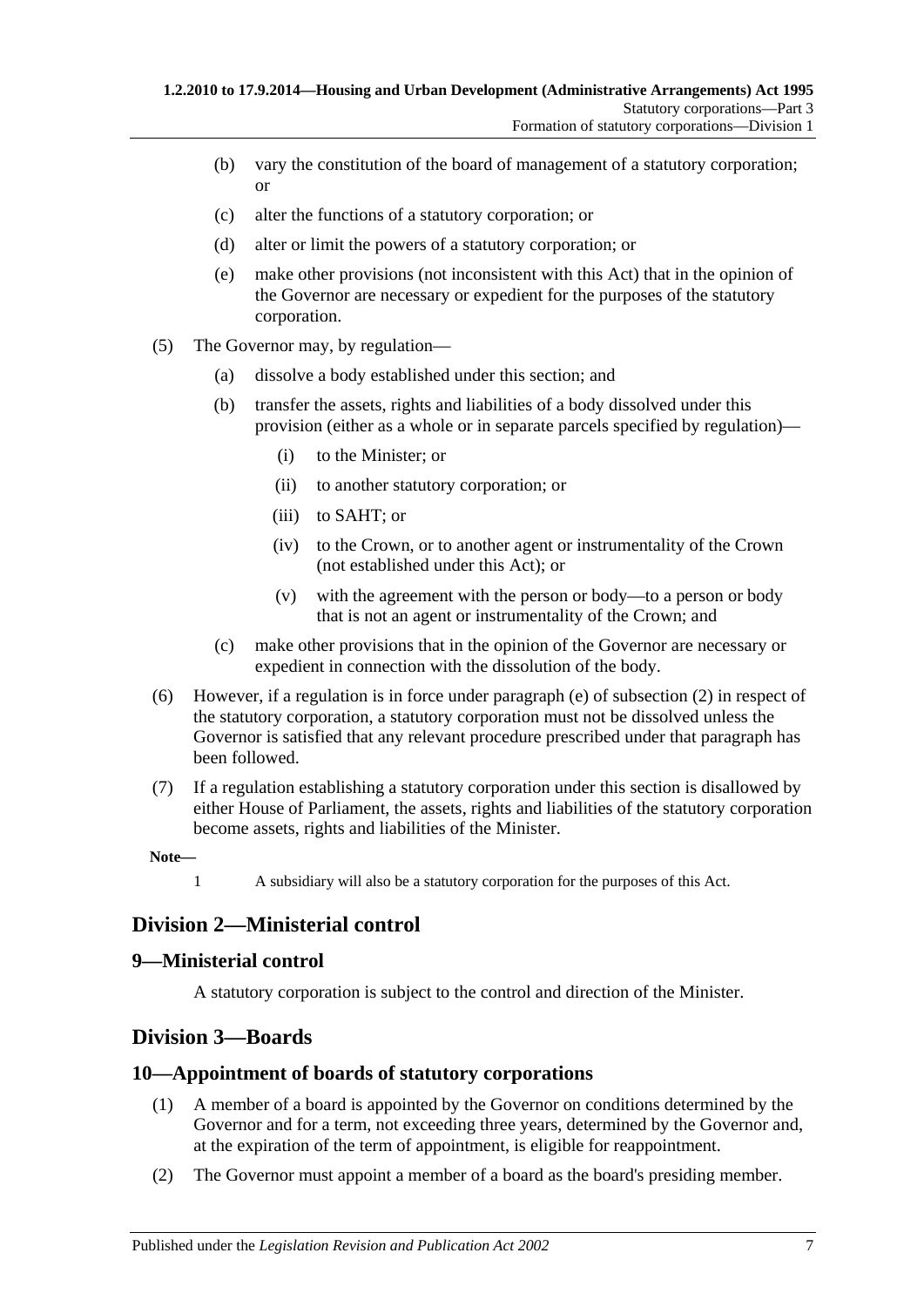- (3) The Governor may appoint a suitable person to be the deputy of a member of a board and to act as a member of a board during a period of absence of the member (and a reference in this Act to a member of a board will be taken to include, unless the contrary intention appears, a reference to a deputy while acting as a member of a board).
- <span id="page-7-3"></span>(4) The Governor may remove a member of a board from office—
	- (a) for breach of, or non-compliance with, a condition of appointment, or on any other basis specified in the instrument of appointment or under an agreement between the Minister and the member; or
	- (b) for misconduct; or
	- (c) for failure or incapacity to carry out official duties satisfactorily; or
	- (d) if serious irregularities have occurred in the conduct of the board's affairs or the board has failed to carry out its functions satisfactorily and the board's membership should, in the opinion of the Governor, be reconstituted for that reason.
- (5) The office of a member of a board becomes vacant if the member—
	- (a) dies; or
	- (b) completes a term of office and is not reappointed; or
	- (c) resigns by written notice to the Minister; or
	- (d) is convicted of an indictable offence or sentenced to imprisonment for an offence; or
	- (e) is removed from office under [subsection](#page-7-3) (4).
- (6) On the office of a member of a board becoming vacant, the Governor may appoint a person to the vacant office.

#### <span id="page-7-0"></span>**11—Allowances and expenses**

A member of a board is entitled to remuneration, allowances and expenses determined by the Governor.

#### <span id="page-7-1"></span>**14—Validity of acts**

(1) An act or proceeding of a board is not invalid by reason only of a vacancy in its membership or a defect in the appointment of a member.

## <span id="page-7-2"></span>**15—Proceedings**

- (1) The member appointed to chair meetings of a board will preside at meetings of the board or, in the absence of that member, a member chosen by those present will preside.
- (2) A quorum of a board consists of a number ascertained by dividing the total number of members by half, ignoring any fraction resulting from the division, and adding one (and no business may be transacted at a meeting of the board unless a quorum is present).
- (3) A decision carried by a majority of votes cast by members at a meeting of a board is a decision of the board.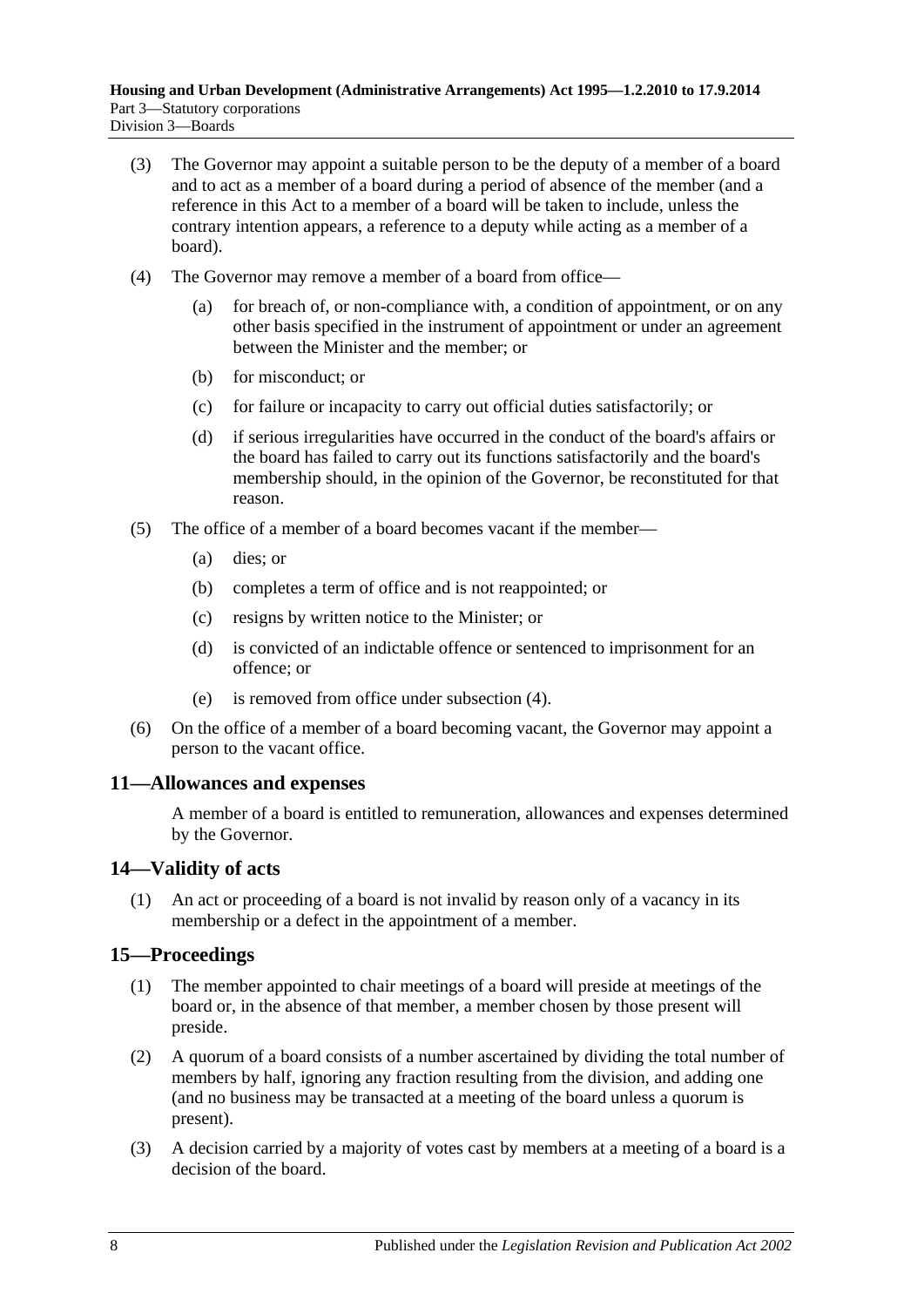- (4) Each member present at a meeting of a board has one vote on a question arising for decision and, if the votes are equal, the member presiding at the meeting has a second or casting vote.
- (5) A resolution of a board—
	- (a) of which prior notice was given to members of the board in accordance with procedures determined by the board; and
	- (b) in which at least the majority of members of the board expressed their concurrence in writing,

will be taken to be a decision of the board made at a meeting of the board.

- (6) A board must have accurate minutes kept of its proceedings.
- (7) Subject to this Act, a board may determine its own procedures.

#### <span id="page-8-1"></span><span id="page-8-0"></span>**16—General management duties of board**

- (1) The board of a statutory corporation is responsible to the Minister for overseeing the operations of the statutory corporation (and any subsidiary) with the goal of—
	- (a) securing continuing improvements in performance; and
	- (b) protecting the long term viability of the statutory corporation and the Crown's financial and other interests in the statutory corporation.
- (2) Without limiting the effect of [subsection](#page-8-1) (1), the board must for that purpose ensure as far as practicable—
	- (a) that appropriate strategic and operational plans and targets are established; and
	- (b) that the statutory corporation (and any subsidiary) have appropriate management structures and systems for monitoring management performance against plans and targets and that corrective action is taken when necessary; and
	- (c) that appropriate systems and practices are established for management and financial planning and control, including systems and practices for the maintenance of accurate and comprehensive records of all transactions, assets and liabilities and physical and human resources of the statutory corporation (and any subsidiary); and
	- (d) that all such plans, targets, structures, systems and practices are regularly reviewed and revised as necessary to address changing circumstances and reflect best current commercial practices; and
	- (e) that the Minister receives regular reports on the performance of the statutory corporation (and any subsidiary), and on the initiatives of the board; and
	- (f) that the Minister is advised, as soon as practicable, of any material development that affects the financial or operating capacity of the statutory corporation (or any subsidiary) or gives rise to an expectation that the corporation (or any subsidiary) may not be able to meet its debts as and when they fall due.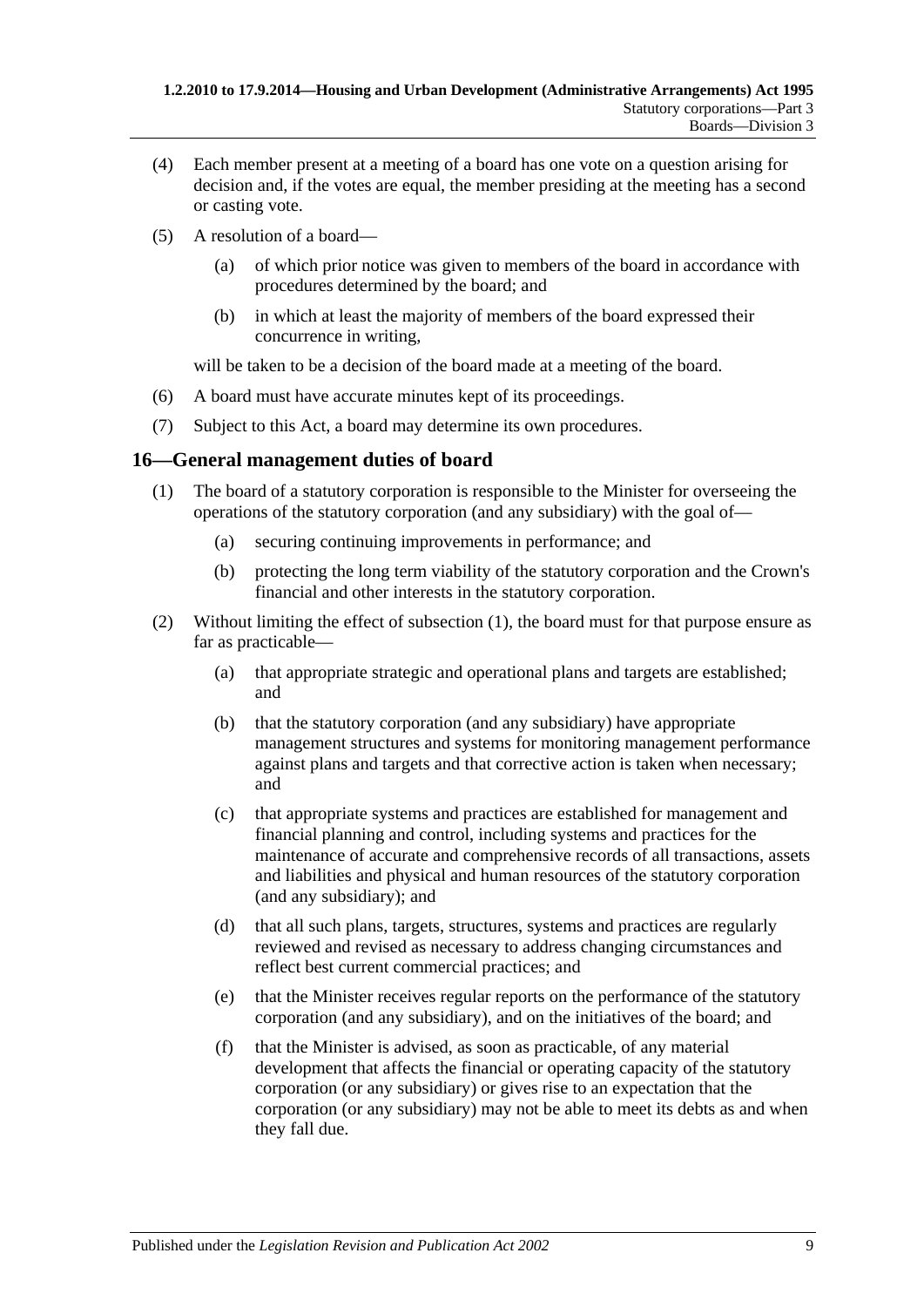## <span id="page-9-0"></span>**Division 4—Staff etc**

### <span id="page-9-1"></span>**17—Staff**

- (1) The Minister will, after consultation with the Chief Executive of the Department and the statutory corporation, determine the staffing arrangements for a statutory corporation (and such staff will, subject to this Act or unless the Minister otherwise determines, be Public Service employees).
- (2) A statutory corporation may, with the approval of the Minister or under an authorisation conferred by regulation, engage agents or consultants, and enter into other forms of contract for the provision of services.
- (3) A statutory corporation may, by arrangement with the appropriate authority, make use of the services, facilities or staff of a government department, agency or instrumentality.
- <span id="page-9-5"></span>(4) *HomeStart Finance* (a statutory corporation under this Act) is declared not to be a national system employer for the purposes of the *Fair Work Act 2009* of the Commonwealth.
- (5) The Governor may, by proclamation, fix a day on which [subsection](#page-9-5) (4) will expire.

## <span id="page-9-2"></span>**Division 5—Committees and delegations**

#### <span id="page-9-3"></span>**18—Committees**

- (1) A board must establish such committees (including advisory committees or subcommittees) as the Minister may require.
- (2) A board may establish such other committees (including advisory committees or subcommittees) as the board thinks fit.
- (3) Subject to a direction of the Minister, the membership of a committee will be determined by the board that established the committee and may, but need not, consist of, or include, members of the board.
- <span id="page-9-6"></span>(4) The procedures to be observed in relation to the conduct of the business of a committee will be—
	- (a) as determined by the Minister or the relevant board; or
	- (b) insofar as the procedure is not determined under [paragraph](#page-9-6) (a), as determined by the committee.

#### <span id="page-9-4"></span>**19—Delegations**

- (1) A board may delegate a function or power conferred on or vested in the board (or its statutory corporation) under this Act—
	- (a) to a specified person or body; or
	- (b) to a person occupying a specified office or position.
- (2) A delegation—
	- (a) may be made subject to conditions and limitations specified in the instrument of delegation; and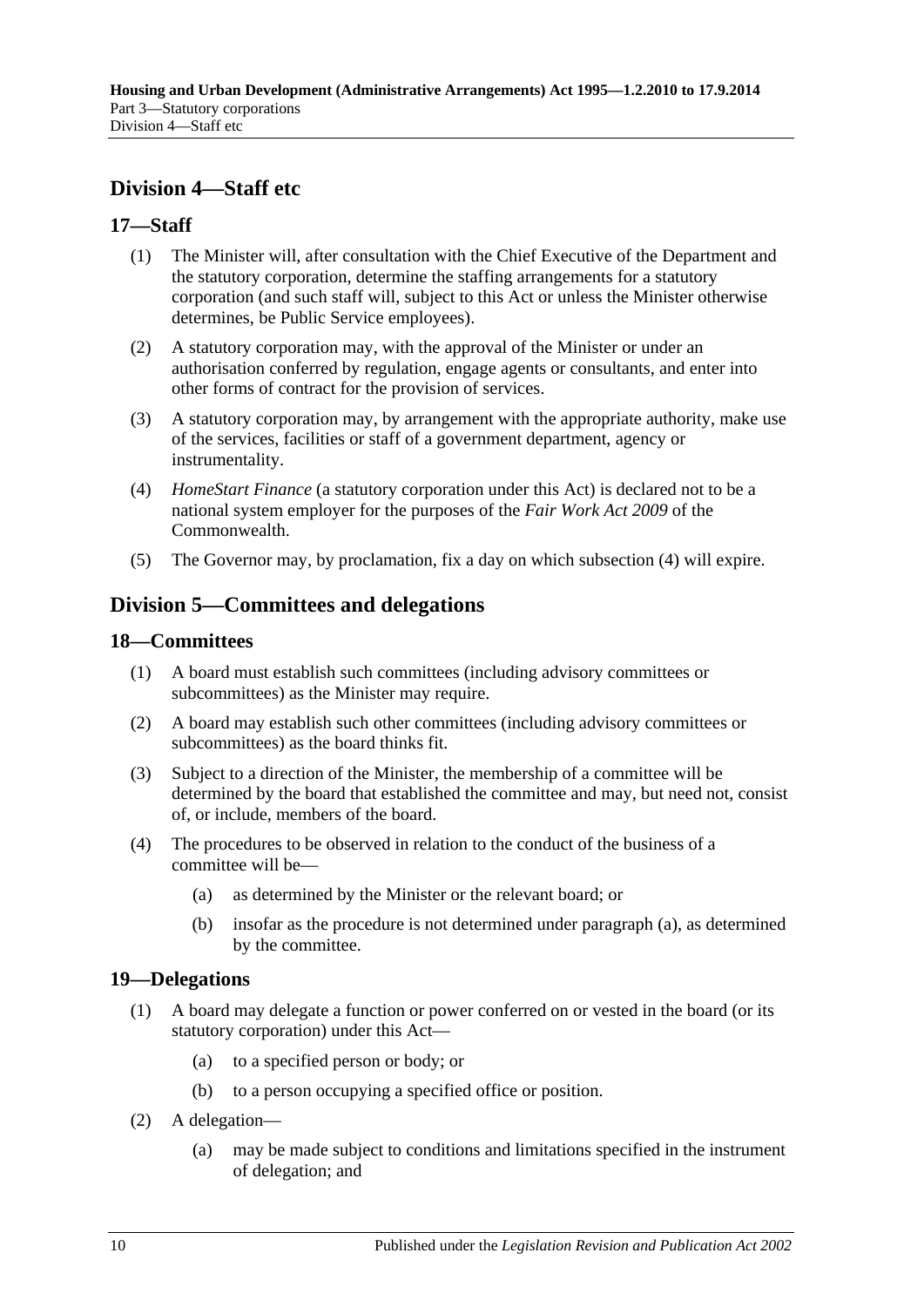- (b) if the instrument of delegation so provides, may be further delegated by the delegate; and
- (c) is revocable at will and does not prevent the board from acting itself in a matter.

## <span id="page-10-0"></span>**Division 6—Operational, property and financial matters**

#### <span id="page-10-1"></span>**20—Common seal**

A statutory corporation must have a common seal and if a document appears to bear the common seal of the statutory corporation, it will be presumed in the absence of proof to the contrary that the common seal of the statutory corporation was properly affixed to the document.

### <span id="page-10-2"></span>**21—Specific powers**

- (1) Without limiting another provision of this Act, but subject to a limitation or condition imposed by the Minister in relation to the statutory corporation, a statutory corporation may—
	- (a) sue and be sued;
	- (b) acquire, hold, deal with and dispose of real and personal property (or an interest in real or personal property), and grant or hold a lease or licence;
	- (c) with the approval of the Minister or as authorised by regulation—acquire, hold, deal with and dispose of shares in, or securities issued by, another body corporate, or participate in the formation of another body;
	- (d) with the approval of the Minister or as authorised by regulation—borrow money and obtain other forms of financial accommodation;
	- (e) establish and operate ADI accounts and invest money;
	- (f) enter into any kind of contract or arrangement;
	- (g) exercise other powers conferred by regulation;
	- (h) exercise other powers that are necessary, expedient or incidental to the functions of the statutory corporation.
- <span id="page-10-4"></span><span id="page-10-3"></span>(2) A statutory corporation must not establish a trust scheme or a partnership or other scheme or arrangement for sharing of profits or joint venture with another person or undertake an operation or transaction pursuant to such a scheme or arrangement.
- (3) However, [subsection](#page-10-3) (2) does not apply if—
	- (a) the statutory corporation is acting with the approval of the Minister; or
	- (b) the other party to the scheme or arrangement is another statutory corporation or SAHT; or
	- (c) a regulation provides that [subsection](#page-10-3) (2) does not apply to the statutory corporation.
- (4) The Minister must obtain the concurrence of the Treasurer before giving an approval under [subsection](#page-10-4) (1)(d).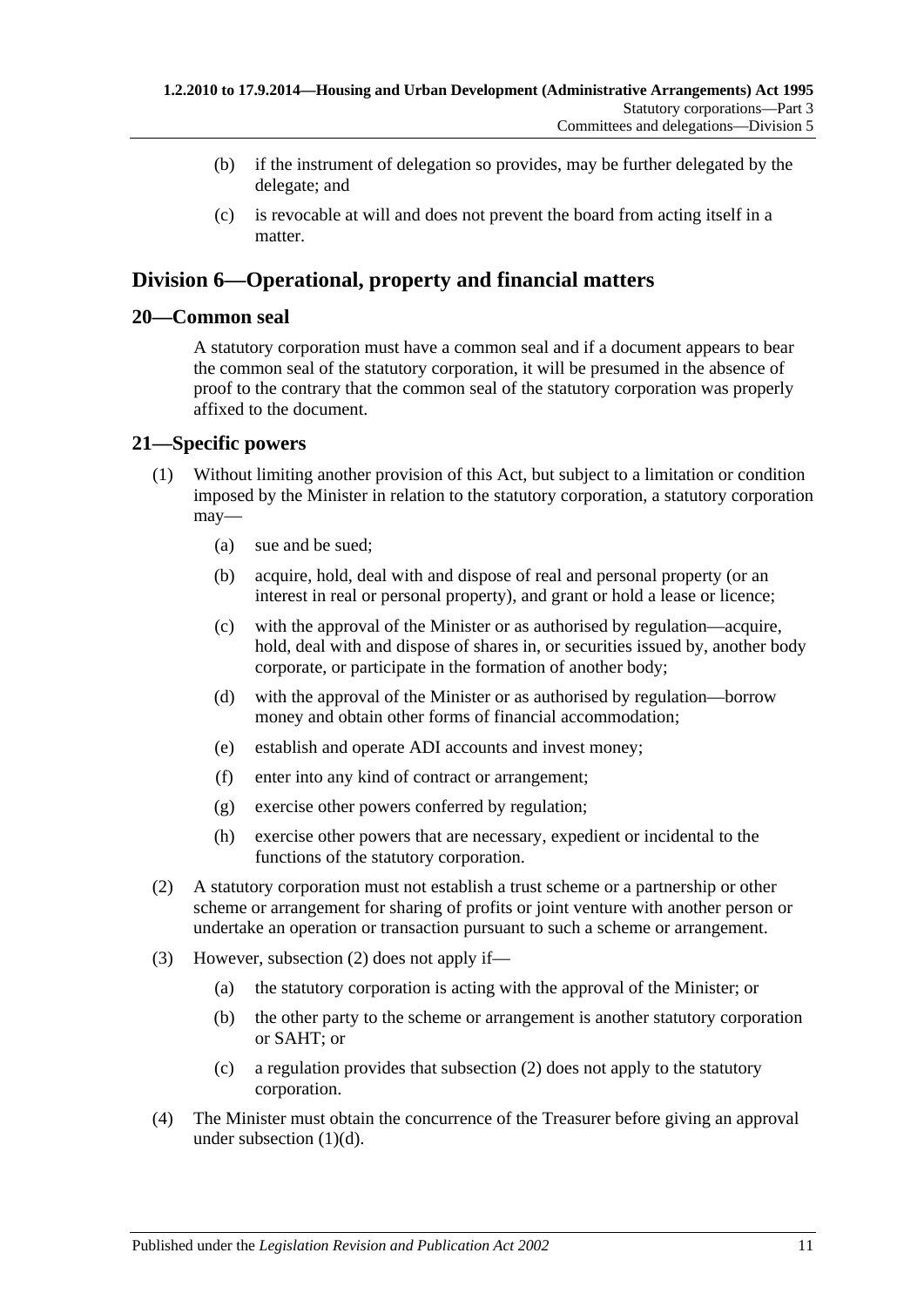### <span id="page-11-0"></span>**22—Property to be held on behalf of Crown**

A statutory corporation holds its property on behalf of the Crown.

#### <span id="page-11-4"></span><span id="page-11-1"></span>**23—Transfer of property etc**

- <span id="page-11-5"></span>(1) The Minister may with the concurrence of the Treasurer, by notice in the Gazette—
	- (a) transfer an asset, right or liability of the Minister to a statutory corporation or to SAHT;
	- (b) transfer an asset, right or liability of a statutory corporation—
		- (i) to the Minister; or
		- (ii) to another statutory corporation; or
		- (iii) to SAHT; or
		- (iv) to the Crown, or to another agent or instrumentality of the Crown (not established under this Act); or
		- (v) in prescribed circumstances, subject to prescribed conditions (if any), and with the agreement of the person or body—to a person or body that is not an agent or instrumentality of the Crown.
- (2) A notice under [subsection](#page-11-4) (1) may make other provisions that in the opinion of the Minister are necessary or expedient in connection with the relevant transfer.
- (3) However, the Minister must not act under [subsection](#page-11-5) (1)(b) if to do so would contravene an express agreement entered into by the Minister that limits the Minister's powers in relation to the statutory corporation.

#### <span id="page-11-6"></span><span id="page-11-2"></span>**24—Securities**

- (1) A statutory corporation may, with the approval of the Minister—
	- (a) grant a mortgage or charge over an asset of the statutory corporation; or
	- (b) enter into a contract of guarantee or indemnity; or
	- (c) issue debentures or promissory notes that are charged over the assets of the statutory corporation generally, or over specified assets of the statutory corporation; or
	- (d) issue inscribed debenture stock in accordance with a scheme prescribed by the regulations.
- (2) The Minister must obtain the concurrence of the Treasurer before giving an approval under [subsection](#page-11-6) (1).
- (3) A liability of a statutory corporation incurred with the concurrence of the Treasurer is guaranteed by the Treasurer.

#### <span id="page-11-3"></span>**25—Tax and other liabilities**

(1) The Treasurer may require a statutory corporation to pay all or specified rates, duties, taxes and imposts, and to assume other liabilities and duties (either generally or of a specified kind), as would apply under the law of the State if the statutory corporation were a public company.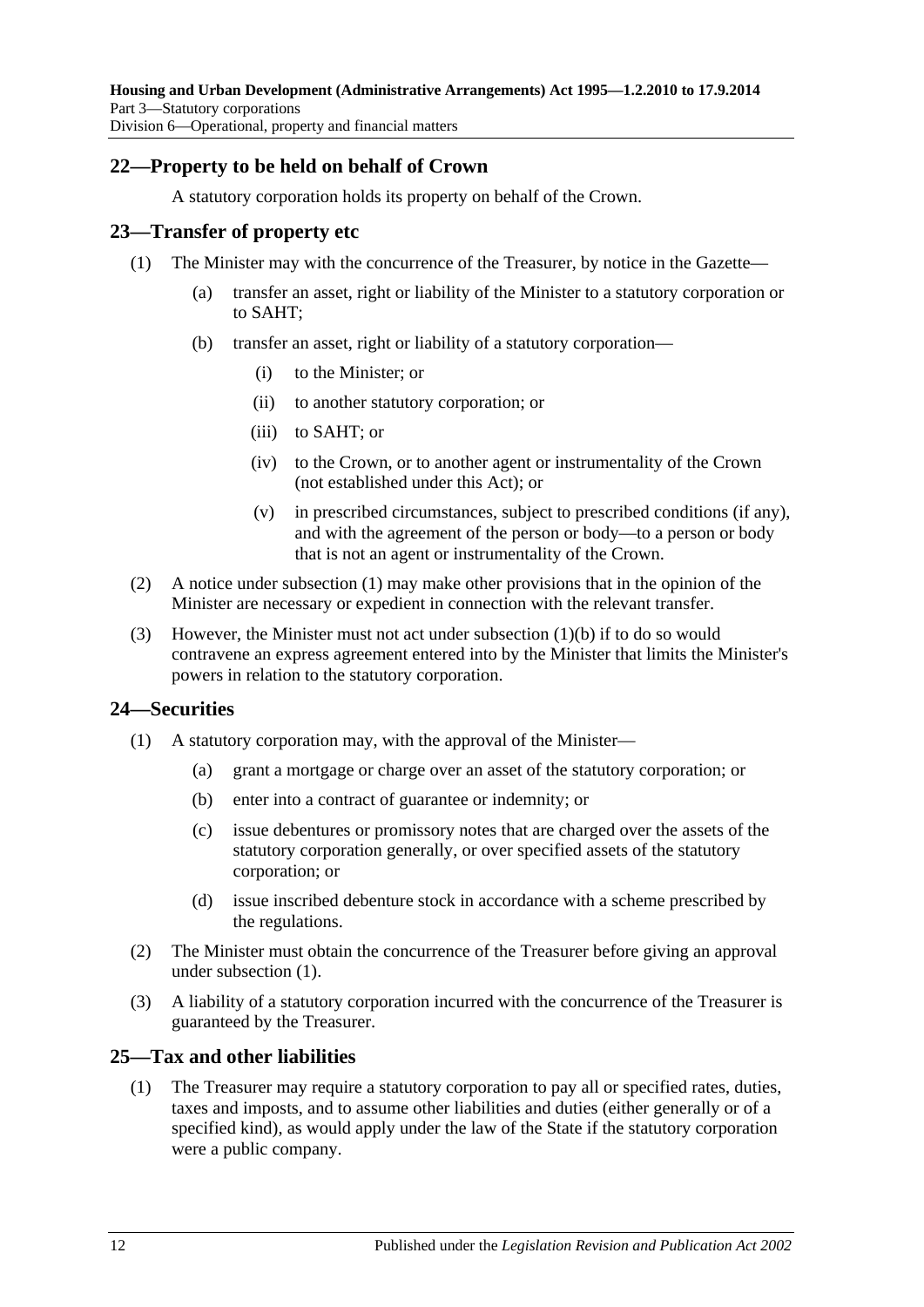- <span id="page-12-1"></span>(2) The Treasurer may require a statutory corporation to pay to the Treasurer, for the credit of the Consolidated Account, such amounts as the Treasurer from time to time determines to be equivalent in effect to either (or both) of the following:
	- (a) income tax and other taxes or imposts that the statutory corporation does not pay to the Commonwealth but would be liable to pay under the law of the Commonwealth if it were constituted and organised in such manner as the Treasurer determines to be appropriate for the purposes of this subsection as a public company or, in the case of a statutory corporation with two or more divisions, as two or more public companies; and
	- (b) council rates that the statutory corporation would be liable to pay to a council if the statutory corporation were a public company.
- (3) Amounts determined to be payable under [subsection](#page-12-1) (2) must be paid by the statutory corporation at the times and in the manner determined by the Treasurer.

## <span id="page-12-2"></span><span id="page-12-0"></span>**26—Dividends**

- (1) A statutory corporation to which this section applies must, before the end of each financial year, recommend to the Minister that the statutory corporation pay a specified dividend, or not pay a dividend, for that financial year, as the statutory corporation considers appropriate.
- (2) The Minister may, in consultation with the Treasurer, by notice to the statutory corporation—
	- (a) approve a recommendation of the statutory corporation under [subsection](#page-12-2) (1); or
	- (b) determine that a specified dividend be paid, or that no dividend be paid,

as the Minister and the Treasurer consider appropriate.

- <span id="page-12-3"></span>(3) A statutory corporation to which this section applies must, if so required by the Minister at any time during a financial year, recommend to the Minister that a specified interim dividend or specified interim dividends be paid by the statutory corporation for that financial year, or that no such dividend or dividends be paid by the statutory corporation, as the corporation considers appropriate.
- (4) The Minister may, in consultation with the Treasurer, by notice to the statutory corporation—
	- (a) approve a recommendation of the statutory corporation under [subsection](#page-12-3) (3); or
	- (b) determine that an interim dividend or interim dividends be paid, or that no interim dividend be paid,

as the Minister and the Treasurer consider appropriate.

(5) If a dividend or interim dividend or dividends is or are to be paid by a statutory corporation, the dividend or interim dividend or dividends must be paid by the statutory corporation to the Minister in the manner and at the time or times determined by the Minister in consultation with the Treasurer.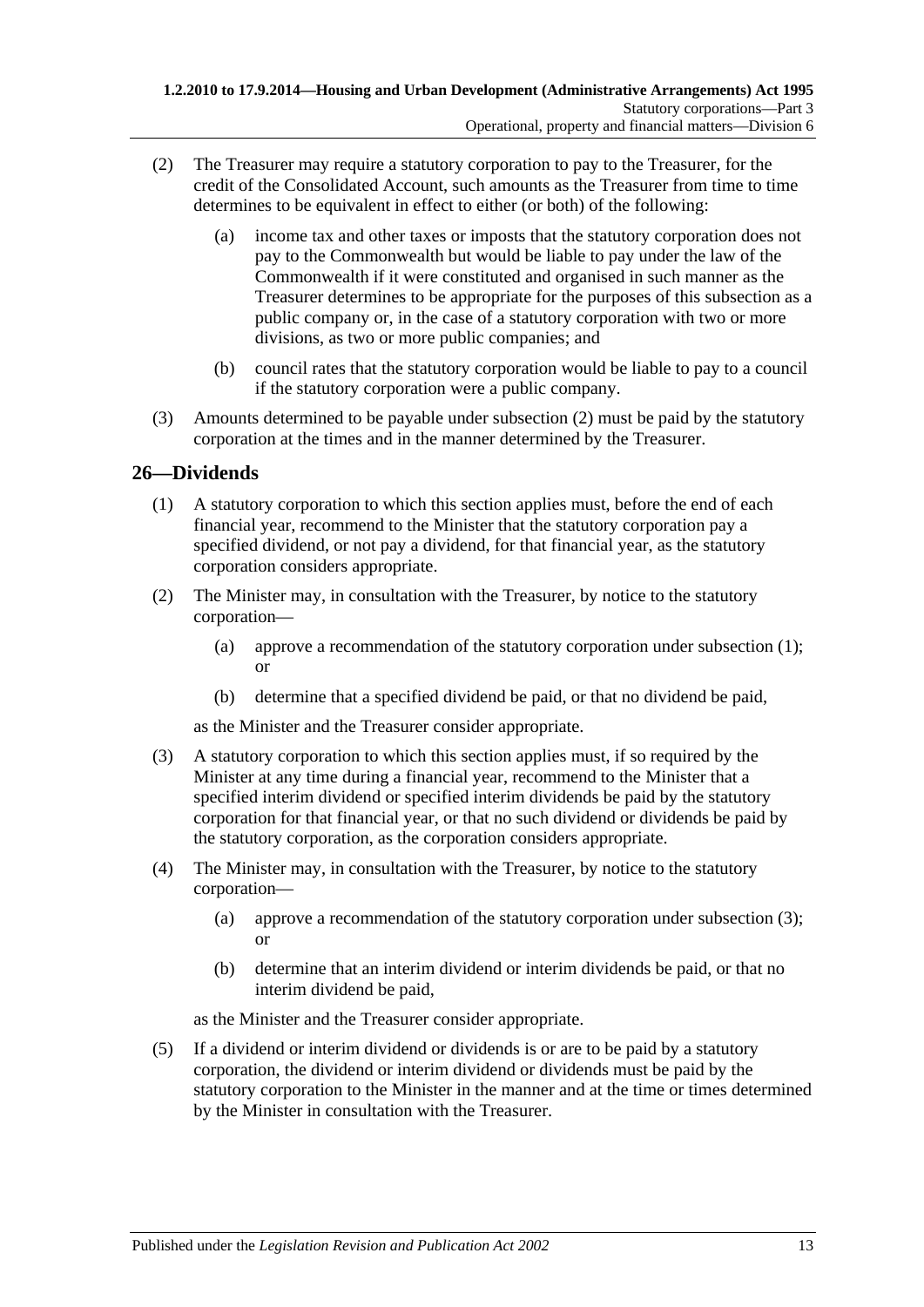Division 6—Operational, property and financial matters

- (6) If the Minister receives an amount from a statutory corporation under this section, the Minister may, in consultation with the Treasurer—
	- (a) allocate that amount, or a part of that amount, in a manner determined by the Minister; or
	- (b) pay that amount, or a part of that amount, for the credit of the Consolidated Account.
- (7) A recommendation under this section must be made by the board of the statutory corporation and may not be made by a person or committee pursuant to a delegation.
- (8) This section applies to a statutory corporation that is required to comply with this section by the Minister in consultation with the Treasurer.

#### <span id="page-13-0"></span>**27—Audit and accounts**

- (1) A statutory corporation must, unless exempted by the Minister after consultation with the Treasurer, establish and maintain effective internal auditing of its operations.
- (2) A statutory corporation must keep proper accounting records in relation to its financial affairs, and must have annual statements of accounts prepared in respect of each financial year.
- (3) The accounting records and statements of accounts must comply with any applicable instructions of the Treasurer under section 41 of the *[Public Finance and Audit](http://www.legislation.sa.gov.au/index.aspx?action=legref&type=act&legtitle=Public%20Finance%20and%20Audit%20Act%201987)  Act [1987](http://www.legislation.sa.gov.au/index.aspx?action=legref&type=act&legtitle=Public%20Finance%20and%20Audit%20Act%201987)*.
- (4) The Auditor-General may at any time audit the accounts of a statutory corporation and must audit the annual statement of accounts.

## <span id="page-13-1"></span>**Division 7—Performance and reporting obligations**

#### <span id="page-13-2"></span>**28—Objectives**

- (1) The Minister may, after consultation with a statutory corporation, prepare a statement setting various objectives, targets or goals that the statutory corporation is to pursue over the period specified in the statement and dealing with such other matters as the Minister considers appropriate.
- (2) The statutory corporation must review the statement whenever it is necessary to do so on account of a direction of the Minister under this Act, and in any event at least once in every twelve month period.
- (3) The Minister may, after consultation with a statutory corporation, amend a statement issued in relation to that statutory corporation at any time.
- (4) The Minister must consult with the Treasurer if the statutory corporation is to be set financial objectives, targets or goals.

#### <span id="page-13-3"></span>**29—Provision of information and reports to the Minister**

(1) A statutory corporation must, at the request of the Minister, furnish the Minister with such information or records in the possession or control of the statutory corporation as the Minister may require in such manner and form as the Minister may require.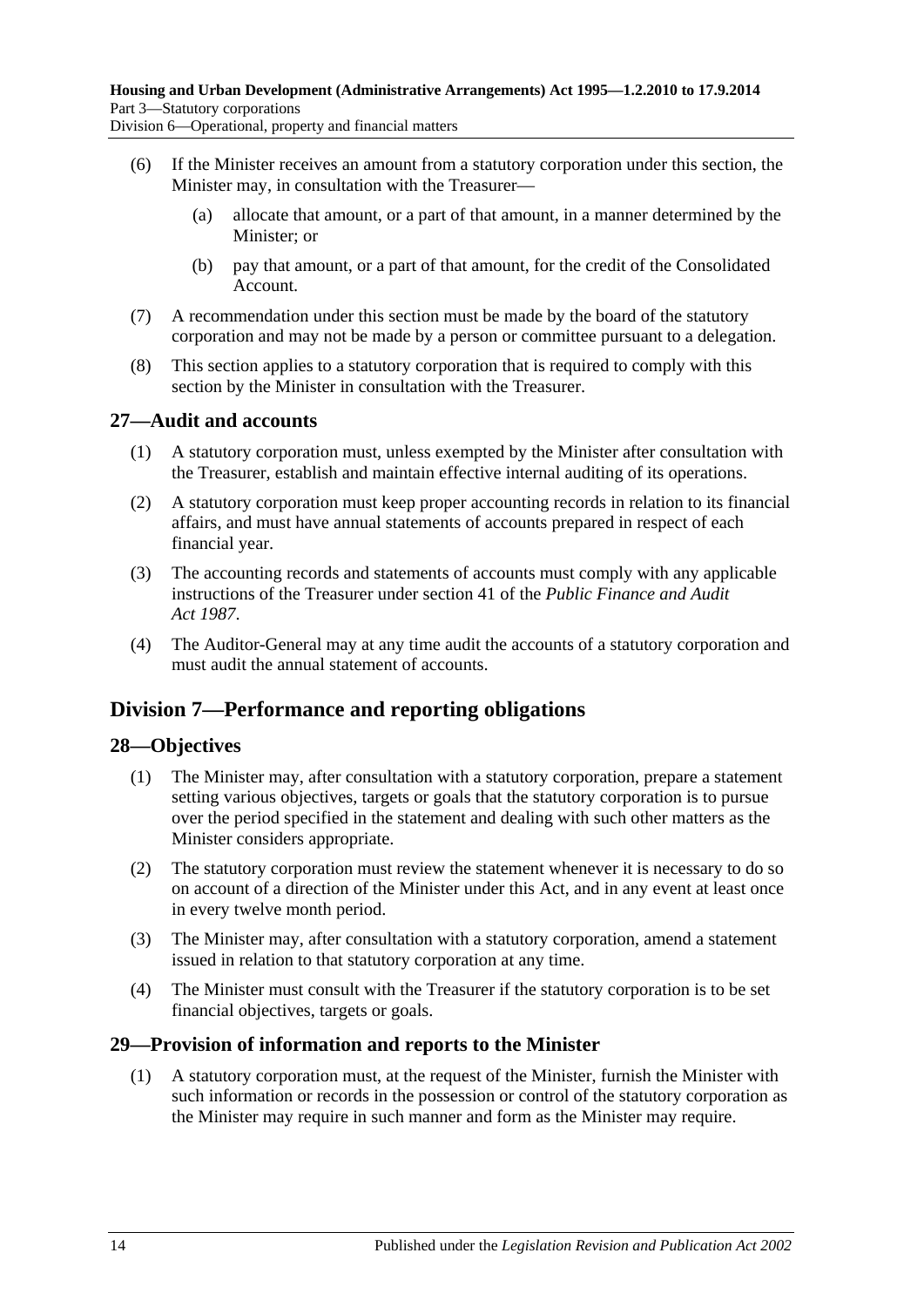- (2) If a record in the possession or control of a statutory corporation is furnished to the Minister under this section, the Minister may make, retain and deal with copies of the record as the Minister thinks fit.
- <span id="page-14-6"></span>(3) If a statutory corporation considers that information or record furnished under this section contains matters that should be treated for any reason as confidential, the statutory corporation may advise the Minister of that opinion giving the reason for the opinion, and the Minister may, subject to [subsection](#page-14-5) (4), act on that advice as the Minister thinks fit.
- <span id="page-14-5"></span>(4) If the Minister is satisfied on the basis of the statutory corporation's advice under [subsection](#page-14-6) (3) that the statutory corporation owes a duty of confidence in respect of a matter, the Minister must ensure the observance of that duty in respect of the matter, but this subsection does not prevent the Minister from disclosing the matter as required in the proper performance of ministerial functions or duties.

## <span id="page-14-0"></span>**30—Annual report**

- (1) A statutory corporation must, on or before 30 September in each year, prepare and present to the Minister a report on the operations of the statutory corporation during the financial year that ended on the preceding 30 June.
- (2) The report must incorporate the audited accounts and financial statements of the statutory corporation.
- (3) The Minister must, within 12 sitting days after receiving a report under this section, have copies of the report laid before both Houses of Parliament.

## <span id="page-14-1"></span>**Part 4—Miscellaneous**

## <span id="page-14-2"></span>**31—Acquisition of land**

A statutory corporation may, with the consent of the Minister, acquire land for a purpose associated with the performance of its functions under and in accordance with the *[Land Acquisition Act](http://www.legislation.sa.gov.au/index.aspx?action=legref&type=act&legtitle=Land%20Acquisition%20Act%201969) 1969*.

#### <span id="page-14-3"></span>**32—Power to enter land**

- (1) A person authorised in writing by the Minister to do so may enter land and conduct a survey, valuation, test or examination that the Minister considers necessary or expedient for the purposes of this Act.
- (2) A person must not enter land under this section unless the person has given reasonable notice of his or her intention to do so to the occupier of the land.
- (3) A person must not, without reasonable excuse, hinder a person in the exercise of a power under this section.

Penalty: Division 6 fine.

(4) This section does not limit a power conferred by or under an agreement or mortgage, or by or under another Act or law.

#### <span id="page-14-4"></span>**33—Satisfaction of Treasurer's guarantee**

A liability of the Treasurer arising by virtue of a guarantee under this Act is to be paid out of the Consolidated Account (which is appropriated to the necessary extent).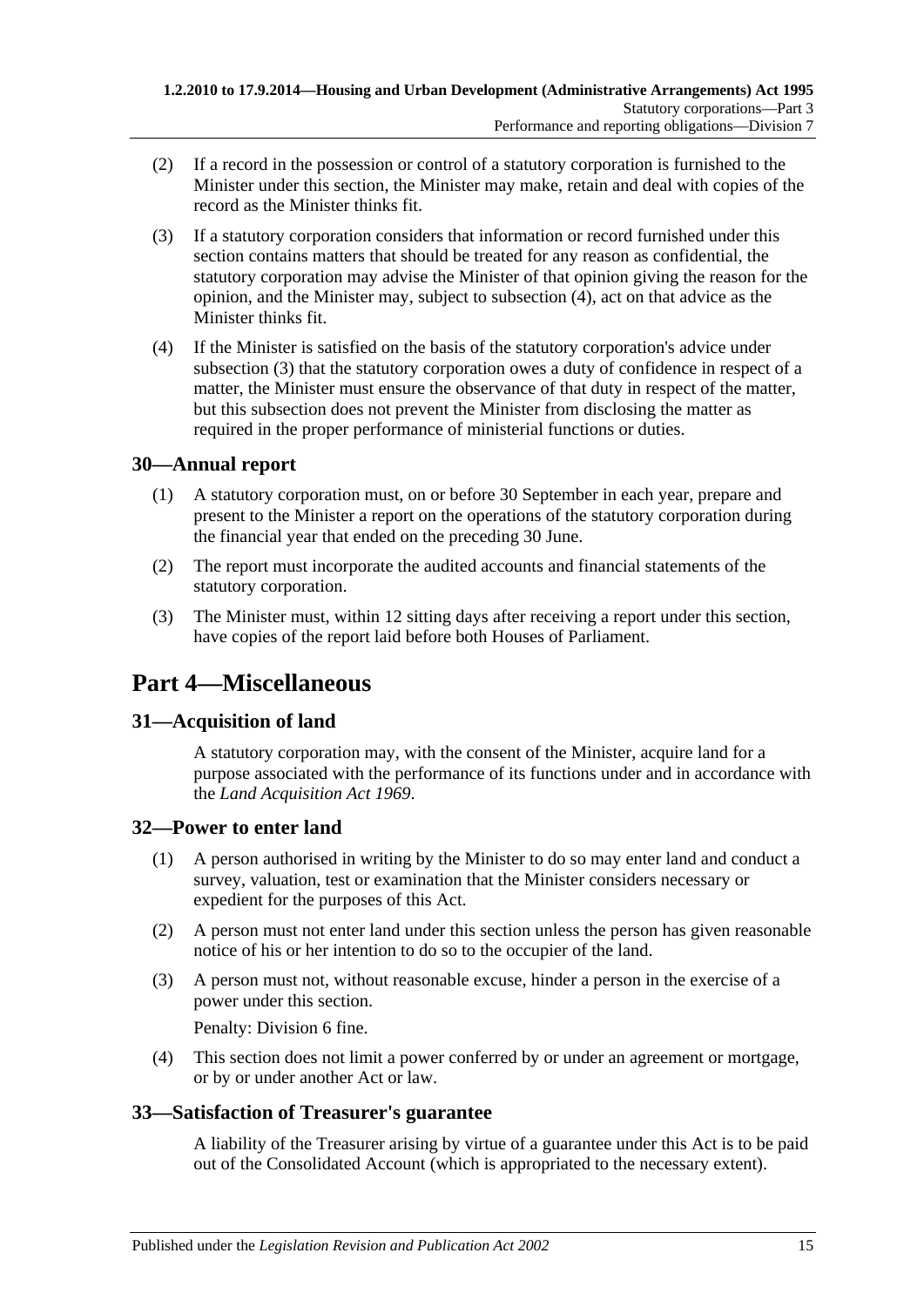#### <span id="page-15-0"></span>**34—Effect of transfers**

- (1) The transfer of an asset, right or liability under this Act operates by force of this Act and despite the provisions of another law.
- (2) The transfer of a liability under this Act operates to discharge the body from which the liability was transferred from the liability.

#### <span id="page-15-5"></span><span id="page-15-1"></span>**35—Registering authorities to note transfer**

- (1) The Registrar-General or another authority required or authorised under a law of the State to register or record transactions affecting assets, rights or liabilities, or documents relating to such transactions, must, on application under this section, register or record in an appropriate manner the transfer to the Minister or another body of an asset, right or liability by regulation, proclamation or notice under this Act.
- (2) An instrument relating to an asset, right or liability that has transferred to the Minister or a body by regulation, proclamation or notice under this Act must, if the instrument is executed by the Minister or the body and is otherwise in an appropriate form, be registered or recorded by the Registrar-General or another appropriate authority despite the fact that the Minister or the body has not been registered or recorded as the proprietor of the property under [subsection](#page-15-5) (1).
- (3) The vesting of property by regulation, proclamation or notice under this Act, and an instrument evidencing or giving effect to that vesting, are exempt from stamp duty.

#### <span id="page-15-2"></span>**36—Offences**

- (1) A prosecution for an offence against this Act may be commenced within three years after the date of the alleged commission of the offence or, with the authorisation of the Attorney-General, at a later time within five years after the date of the alleged commission of the offence.
- (2) An apparently genuine document purporting to be signed by the Attorney-General and to authorise the commencement of proceedings for an offence against this Act will be accepted in legal proceedings, in the absence of proof to the contrary, as proof of the authorisation.

#### <span id="page-15-3"></span>**36A—Approvals by Minister or Treasurer**

A matter under this Act for which the approval of the Minister or the Treasurer is required will be regarded as having that approval—

- (a) whether the approval is given in respect of that particular matter or a class of matters to which it belongs; and
- (b) whether the approval is given by the Minister or Treasurer or by a person acting with the authority of the Minister or Treasurer.

#### <span id="page-15-6"></span><span id="page-15-4"></span>**37—Regulations**

- (1) The Governor may make regulations that are contemplated by, or necessary or expedient for the purposes of, this Act.
- (2) Without limiting the generality of [subsection](#page-15-6) (1), the regulations may—
	- (a) make provision for, or in relation to, the form or content of any agreement between a statutory corporation and another party;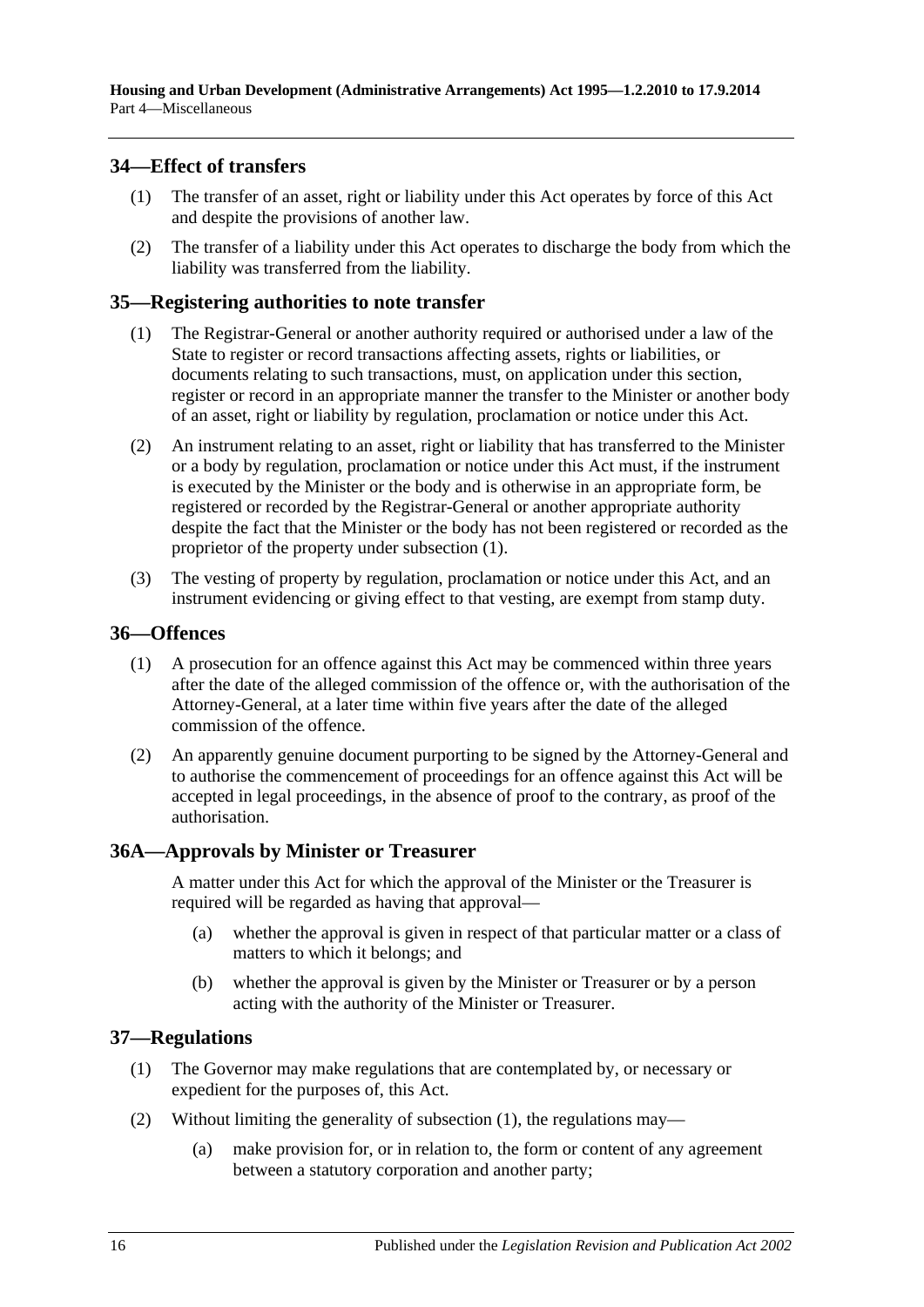- (b) make provision in relation to—
	- (i) the operations of a statutory corporation;
	- (ii) the dissolution of a statutory corporation;
- (c) make provision for matters relevant to landlord and tenant issues arising from the provision of public housing;
- (d) make provision for information to be kept by statutory corporations, and for the provision of reports or returns to the Minister or a prescribed person or authority;
- (e) prescribe penalties, not exceeding \$500, for a breach of a regulation.
- (3) The regulations may—
	- (a) be of general or limited application; and
	- (b) make different provision according to the persons, things or circumstances to which they are expressed to apply; and
	- (c) provide that a matter or thing is to be determined, dispensed with, regulated or prohibited according to the discretion of the Minister or a prescribed person or authority.

## <span id="page-16-0"></span>**Schedule 2—Transitional provisions**

#### <span id="page-16-1"></span>**1—Interpretation**

In this Schedule—

*Homestart* means *Homestart Finance Ltd* (ACN 008 272437);

*relevant day* means the day on which this Schedule comes into operation;

*Urban Land Trust* means the South Australian Urban Land Trust (as in existence immediately before the relevant day).

### <span id="page-16-2"></span>**3—Dissolution of Homestart**

Homestart is, by force of this clause, dissolved.

#### <span id="page-16-4"></span><span id="page-16-3"></span>**4—Staff**

- (1) The Governor may, by proclamation, transfer the employment of a person who was an officer or employee of Homestart or the Urban Land Trust immediately before the relevant day—
	- (a) to the Department; or
	- (b) to SAHT; or
	- (c) to a statutory corporation established under this Act.
- (2) The transfer of a person under [subclause](#page-16-4) (1) does not affect—
	- (a) existing conditions of employment or existing or accruing rights to leave; or
	- (b) a process commenced for variation of those conditions or rights.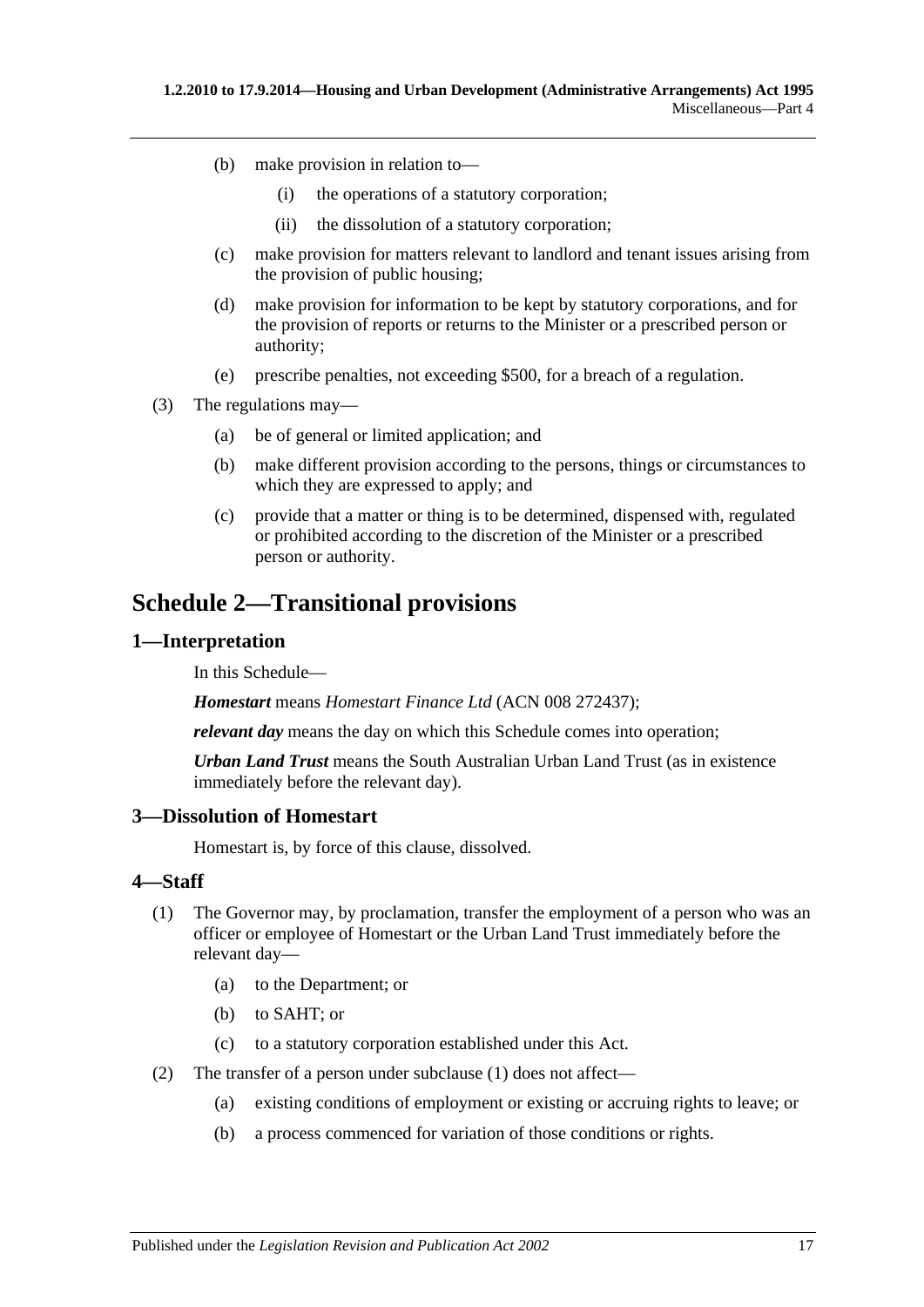#### <span id="page-17-4"></span><span id="page-17-0"></span>**5—Vesting of property etc in the Minister**

- (1) The Minister succeeds to all the property, assets, rights, powers, liabilities and obligations of Homestart and the Urban Land Trust.
- (2) However, [subclause](#page-17-4) (1) does not apply to property, assets, rights, powers, liabilities or obligations vested by the Governor, by proclamation, in—
	- (a) the Crown; or
	- (b) another Minister of the Crown; or
	- (c) an agent or instrumentality of the Crown; or
	- (d) a statutory corporation established under this Act.
- (3) The vesting of property by this clause, and an instrument evidencing or giving effect to that vesting, are exempt from stamp duty.
- <span id="page-17-5"></span>(4) The Registrar-General or another authority required or authorised under a law of the State to register or record transactions affecting assets, rights or liabilities, or documents relating to such transactions, must, on application under this clause, register or record in an appropriate manner a vesting under this clause.
- (5) An instrument relating to an asset, right or liability that has vested in the Minister or a body under this clause must, if the instrument is executed by the Minister or the body and is otherwise in an appropriate form, be registered or recorded by the Registrar-General or another appropriate authority despite the fact that the Minister or the body has not been registered or recorded as the proprietor of the property under [subclause](#page-17-5) (4).

#### <span id="page-17-1"></span>**6—Statutory fund**

The South Australian Urban Land Trust Fund vests in the Minister.

#### <span id="page-17-2"></span>**7—References**

The Governor may, by proclamation, declare that a reference in an Act or instrument (or an instrument of a specified class) to Homestart or the Urban Land Trust is to be taken to be a reference to the Minister, or to a body specified in the proclamation.

#### <span id="page-17-3"></span>**8—Regulations**

The regulations may contain other provisions of a saving or transitional nature consequent on the enactment of this Act.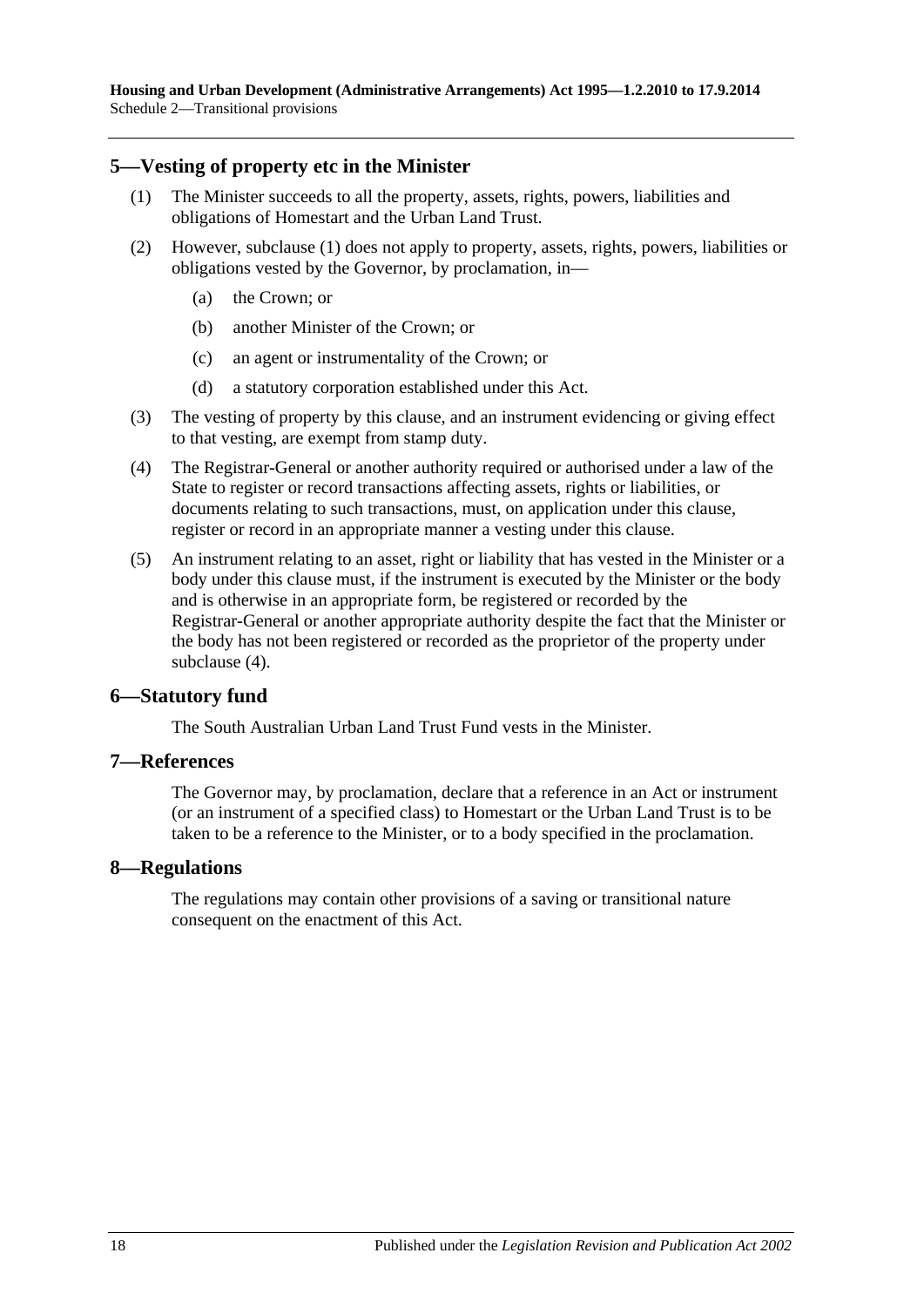## <span id="page-18-0"></span>**Legislative history**

## **Notes**

- Amendments of this version that are uncommenced are not incorporated into the text.
- Please note—References in the legislation to other legislation or instruments or to titles of bodies or offices are not automatically updated as part of the program for the revision and publication of legislation and therefore may be obsolete.
- Earlier versions of this Act (historical versions) are listed at the end of the legislative history.
- For further information relating to the Act and subordinate legislation made under the Act see the Index of South Australian Statutes or www.legislation.sa.gov.au.

## **Legislation repealed by principal Act**

The *Housing and Urban Development (Administrative Arrangements) Act 1995* repealed the following:

*Urban Land Trust Act 1981*

## **Legislation amended by principal Act**

The *Housing and Urban Development (Administrative Arrangements) Act 1995* amended the following:

*Housing Improvement Act 1940*

## **Principal Act and amendments**

| Year | N <sub>0</sub> | Title                                                                               | Assent     | Commencement                                                                                                                                                                                                                                                         |
|------|----------------|-------------------------------------------------------------------------------------|------------|----------------------------------------------------------------------------------------------------------------------------------------------------------------------------------------------------------------------------------------------------------------------|
| 1995 | 42             | Housing and Urban Development<br>(Administrative Arrangements)<br>Act 1995          | 4.5.1995   | 1.7.1995 (Gazette 15.6.1995 p2842)                                                                                                                                                                                                                                   |
| 1995 | 109            | South Australian Housing Trust<br>Act 1995                                          | 21.12.1995 | 1.1.1996 (Gazette 21.12.1995 p1759)                                                                                                                                                                                                                                  |
| 1999 | 33             | <b>Financial Sector Reform (South</b><br>Australia) Act 1999                        | 17.6.1999  | Sch (item $29$ )—1.7.1999 being the date<br>specified under $s \, 3(16)$ of the <i>Financial</i><br>Sector Reform (Amendments and<br>Transitional Provisions) Act (No. 1) 1999<br>of the Commonwealth as the transfer date<br>for the purposes of that Act: $s$ 2(2) |
| 2006 | 43             | <b>Statutes Amendment (Domestic</b><br>Partners) Act 2006                           | 14.12.2006 | Pt 46 (s $128$ )—1.6.2007 ( <i>Gazette</i><br>26.4.2007 p1352)                                                                                                                                                                                                       |
| 2007 | 20             | Statutes Amendment (Affordable<br>Housing) Act 2007                                 | 14.6.2007  | Pt 4 (ss $85-91$ )-1.7.2007 ( <i>Gazette</i><br>28.6.2007 p2826)                                                                                                                                                                                                     |
| 2009 | 58             | <b>Statutes Amendment (National</b><br><b>Industrial Relations System) Act 2009</b> | 26.11.2009 | Pt 5 (s $31$ )-1.1.2010 ( <i>Gazette</i><br>17.12.2009 p6351)                                                                                                                                                                                                        |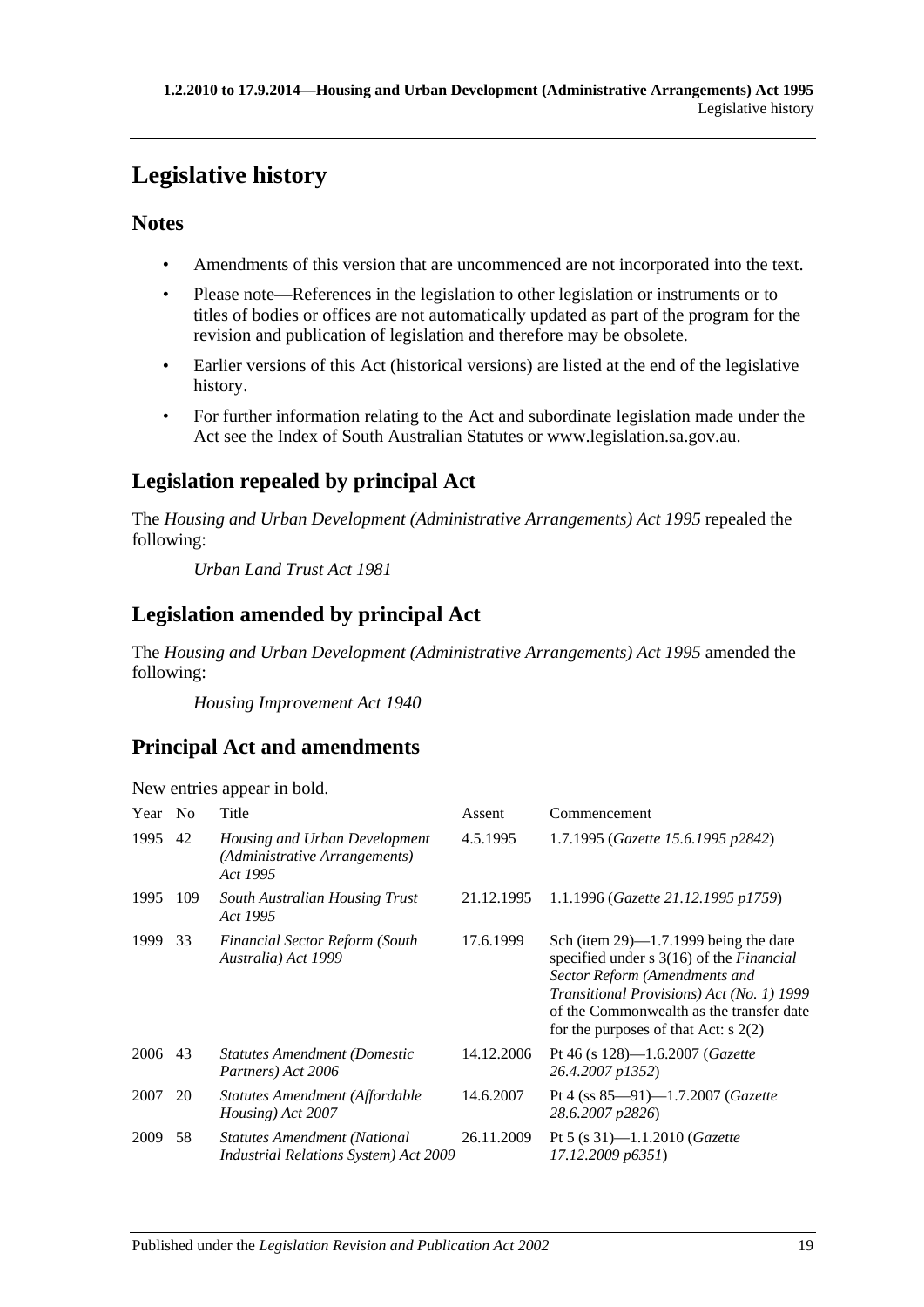**Housing and Urban Development (Administrative Arrangements) Act 1995—1.2.2010 to 17.9.2014** Legislative history

| 2009 | 84 | <b>Statutes Amendment (Public Sector</b><br><b>Consequential Amendments) Act</b><br>2009                       | 10.12.2009 | Pt 79 (s 189)-1.2.2010 (Gazette<br>28.1.2010 p320) |
|------|----|----------------------------------------------------------------------------------------------------------------|------------|----------------------------------------------------|
| 2013 | 45 | <i>Housing and Urban Development</i><br>(Administrative Arrangements)<br>(Urban Renewal) Amendment<br>Act 2013 | 24.10.2013 | Pt 2 (ss $4-10$ ) & Sch 1<br>(cl 3)—uncommenced    |

## **Provisions amended**

New entries appear in bold.

| Provision        | How varied                                                            | Commencement |
|------------------|-----------------------------------------------------------------------|--------------|
| Long title       | amended under Legislation Revision and<br><b>Publication Act 2002</b> |              |
| Pt 1             |                                                                       |              |
| s <sub>2</sub>   | omitted under Legislation Revision and<br><b>Publication Act 2002</b> |              |
| s 3              |                                                                       |              |
| $s \; 3(1)$      |                                                                       |              |
| Department       | substituted by $20/2007$ s $85(1)$                                    | 1.7.2007     |
| domestic partner | inserted by 43/2006 s 128(1)                                          | 1.6.2007     |
| relative         | amended by 43/2006 s 128(2)                                           | 1.6.2007     |
| <b>SACHA</b>     | inserted by $109/1995$ Sch 1 cl $3(a)$                                | 1.1.1996     |
|                  | deleted by 20/2007 s 85(2)                                            | 1.7.2007     |
| <b>SAHT</b>      | amended by 109/1995 Sch 1 cl 3(b)                                     | 1.1.1996     |
| spouse           | substituted by 43/2006 s 128(3)                                       | 1.6.2007     |
| $s \; 3(2)$      | amended by 43/2006 s 128(4)                                           | 1.6.2007     |
| Pt 2             |                                                                       |              |
| s <sub>4</sub>   |                                                                       |              |
| s(4(1))          | amended by 109/1995 Sch 1 cl 3(c)                                     | 1.1.1996     |
|                  | amended by $33/1999$ Sch (item 29(a))                                 | 1.7.1999     |
| s(4(2)           | amended by 109/1995 Sch 1 cl 3(d)                                     | 1.1.1996     |
| s(4(3)           | amended by 109/1995 Sch 1 cl 3(e)                                     | 1.1.1996     |
| s <sub>5</sub>   | amended by $20/2007$ s $86(1)$ —(4)                                   | 1.7.2007     |
| s <sub>6</sub>   |                                                                       |              |
| s(6(1))          | amended by 109/1995 Sch 1 cl 3(f)                                     | 1.1.1996     |
| Pt <sub>3</sub>  |                                                                       |              |
| ss 12 and 13     | deleted by 20/2007 s 87                                               | 1.7.2007     |
| s <sub>14</sub>  |                                                                       |              |
| s $14(2)$ - (4)  | deleted by 20/2007 s 88                                               | 1.7.2007     |
| s 17             |                                                                       |              |
| s 17(1)          | amended by 20/2007 s 89                                               | 1.7.2007     |
|                  | amended by 84/2009 s 189                                              | 1.2.2010     |
| s 17(4)          | inserted by 58/2009 s 31                                              | 1.1.2010     |

Entries that relate to provisions that have been deleted appear in italics.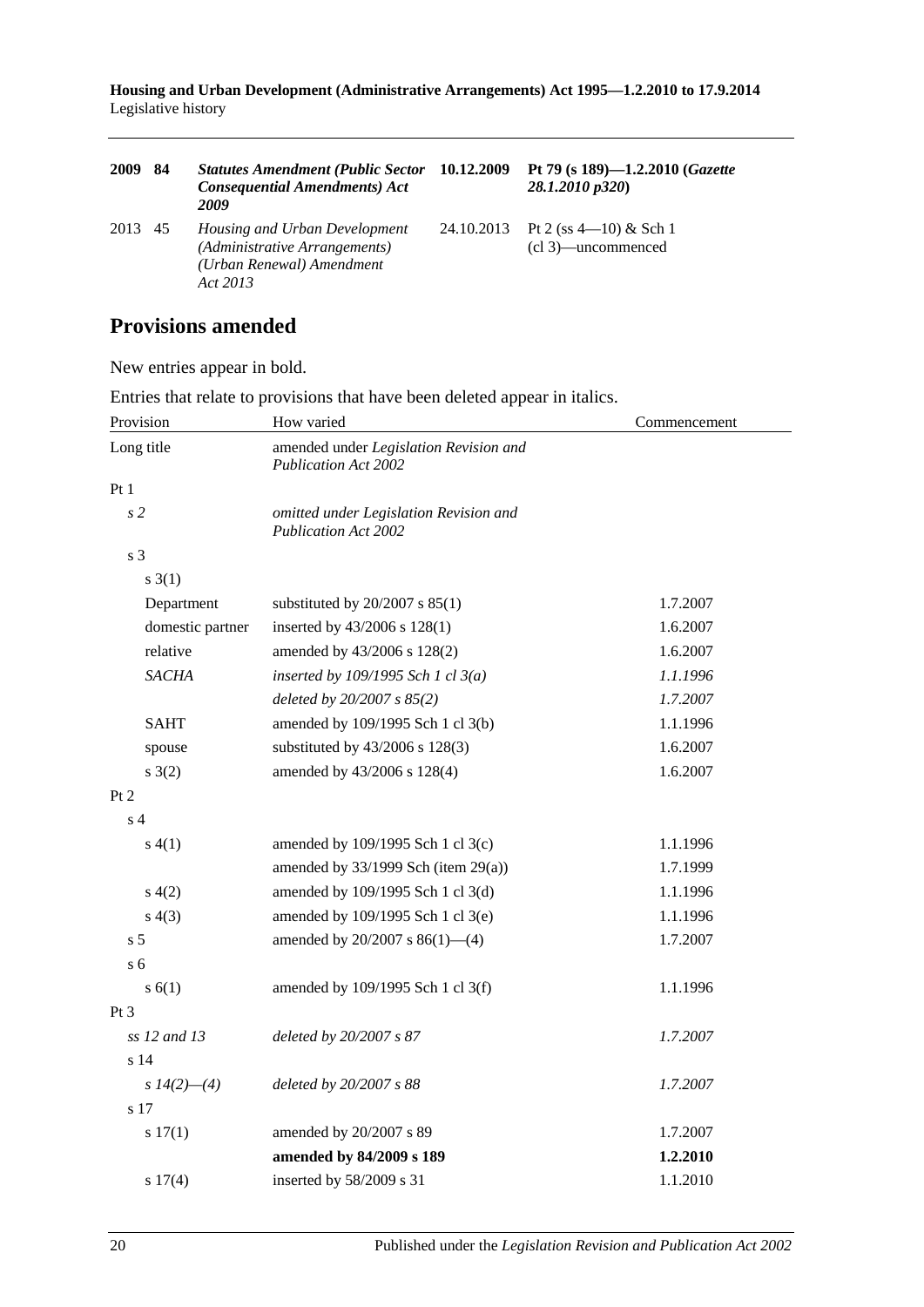#### **1.2.2010 to 17.9.2014—Housing and Urban Development (Administrative Arrangements) Act 1995** Legislative history

|                    | may expire by proclamation: $s$ 17(5)                                 |          |
|--------------------|-----------------------------------------------------------------------|----------|
|                    |                                                                       |          |
| s 17(5)            | inserted by 58/2009 s 31                                              | 1.1.2010 |
| s 21               |                                                                       |          |
| $s\,21(1)$         | amended by $33/1999$ Sch (item $29(b)$ )                              | 1.7.1999 |
| $s\ 21(3)$         | amended by $109/1995$ Sch 1 cl 3(g)                                   | 1.1.1996 |
|                    | amended by 20/2007 s 90                                               | 1.7.2007 |
| s 23               |                                                                       |          |
| $s\,23(1)$         | amended by 109/1995 Sch 1 cl 3(h)                                     | 1.1.1996 |
|                    | amended by 20/2007 s 91                                               | 1.7.2007 |
| s <sub>25</sub>    |                                                                       |          |
| s 25(1)            | amended by 109/1995 Sch 1 cl 3(i)                                     | 1.1.1996 |
| s 25(2)            | amended by 109/1995 Sch 1 cl 3(j), (k)                                | 1.1.1996 |
| $s\,25(4)$         | deleted by $109/1995$ Sch 1 cl $3(l)$                                 | 1.1.1996 |
| s 28               |                                                                       |          |
| $s\,28(2)$         | amended by 109/1995 Sch 1 cl 3(m)                                     | 1.1.1996 |
| Pt 4               |                                                                       |          |
| $\overline{s}$ 36A | inserted by $109/1995$ Sch 1 cl 3(n)                                  | 1.1.1996 |
| Sch 1              | omitted under Legislation Revision and<br><b>Publication Act 2002</b> |          |
| Sch <sub>2</sub>   |                                                                       |          |
| $cl$ 2             | omitted under Legislation Revision and<br><b>Publication Act 2002</b> |          |

## **Historical versions**

Reprint No 1—1.1.996 Reprint No 2— 1.7.1999 1.6.2007 1.7.2007 1.1.2010

## <span id="page-20-0"></span>**Appendix—Divisional penalties and expiation fees**

At the date of publication of this version divisional penalties and expiation fees are, as provided by section 28A of the *[Acts Interpretation Act 1915](http://www.legislation.sa.gov.au/index.aspx?action=legref&type=act&legtitle=Acts%20Interpretation%20Act%201915)*, as follows:

| Division       | <b>Maximum imprisonment</b> | <b>Maximum</b> fine | <b>Expiation fee</b> |
|----------------|-----------------------------|---------------------|----------------------|
| 1              | 15 years                    | \$60 000            |                      |
| $\mathfrak{D}$ | 10 years                    | \$40 000            |                      |
| 3              | 7 years                     | \$30 000            |                      |
| 4              | 4 years                     | \$15 000            |                      |
| 5              | 2 years                     | \$8 000             |                      |
| 6              | 1 year                      | \$4 000             | \$300                |
| 7              | 6 months                    | \$2 000             | \$200                |